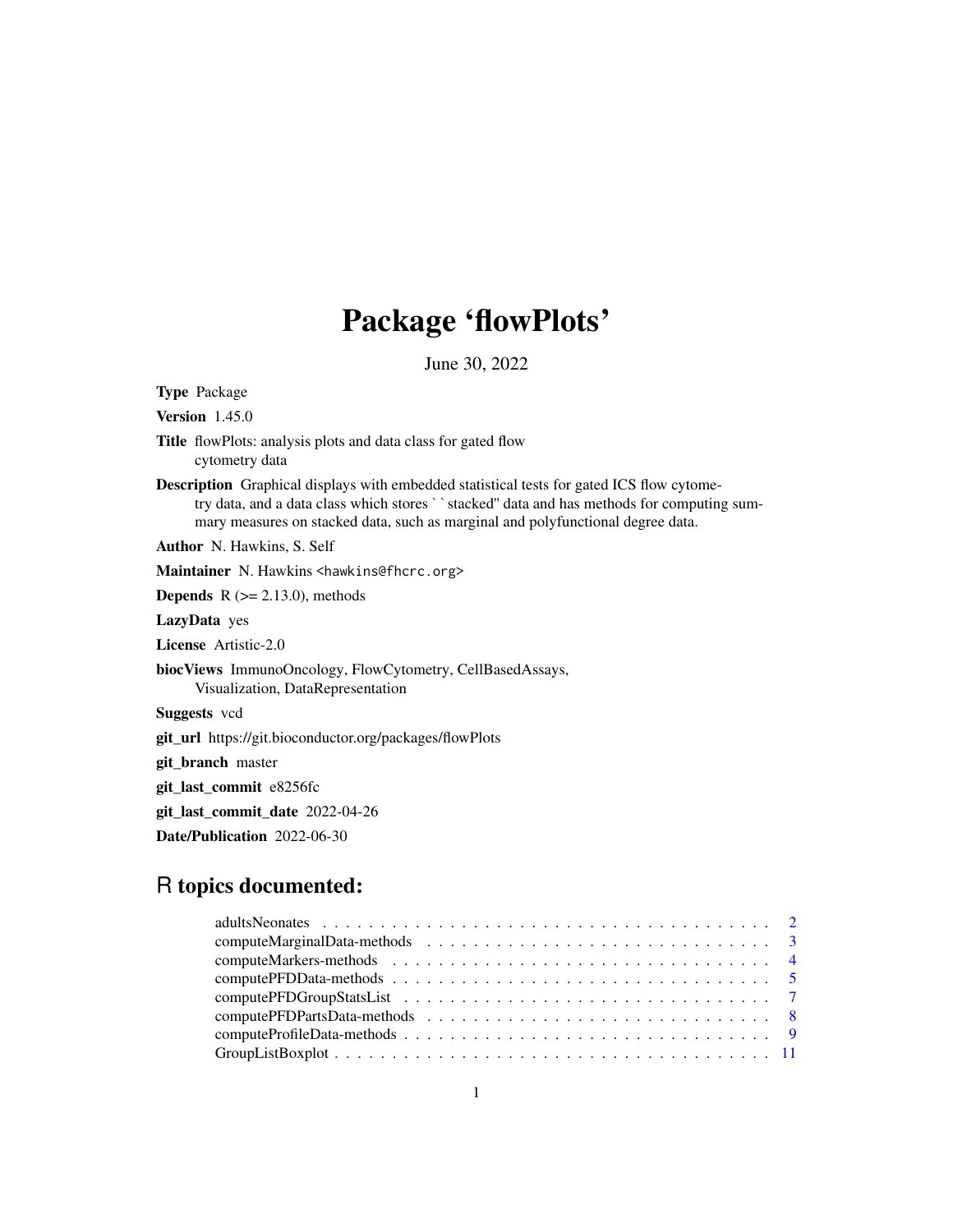# <span id="page-1-0"></span>2 adultsNeonates and  $\alpha$  adultsNeonates and  $\alpha$  adultsNeonates and  $\alpha$  adultsNeonates and  $\alpha$

|       | $pfdPartsData-methods \dots \dots \dots \dots \dots \dots \dots \dots \dots \dots \dots \dots \dots \dots \dots \dots \dots \dots$ |    |
|-------|------------------------------------------------------------------------------------------------------------------------------------|----|
|       |                                                                                                                                    |    |
|       |                                                                                                                                    |    |
|       |                                                                                                                                    |    |
|       |                                                                                                                                    |    |
|       |                                                                                                                                    |    |
|       |                                                                                                                                    |    |
| Index |                                                                                                                                    | 34 |

<span id="page-1-1"></span>adultsNeonates *The adultsNeonates example data set of "stacked" data.*

# Description

The adultsNeonates data is an example of stacked data from an ICS Flow Cytometry assay.

# Usage

data(adultsNeonates)

# Value

data frame with 1 column of marker combination percentages and several cols of 'demographic' data describing the percentage in a given row.

# Author(s)

N. Hawkins, Fred Hutchinson Cancer Research Center, Seattle, WA

# References

TR Kollmann, J Crabtree, A Rein-Weston, D Blimkie, F Thomai, X Wang, J Furlong, E Fortuno III, A Hajjar, N Hawkins, S Self, and C Wilson, The neonatal innate immune system is not less responsive than the adult but responds differently, 2009, J Immunology, 183, 7150-7160

# See Also

[StackedData](#page-28-1)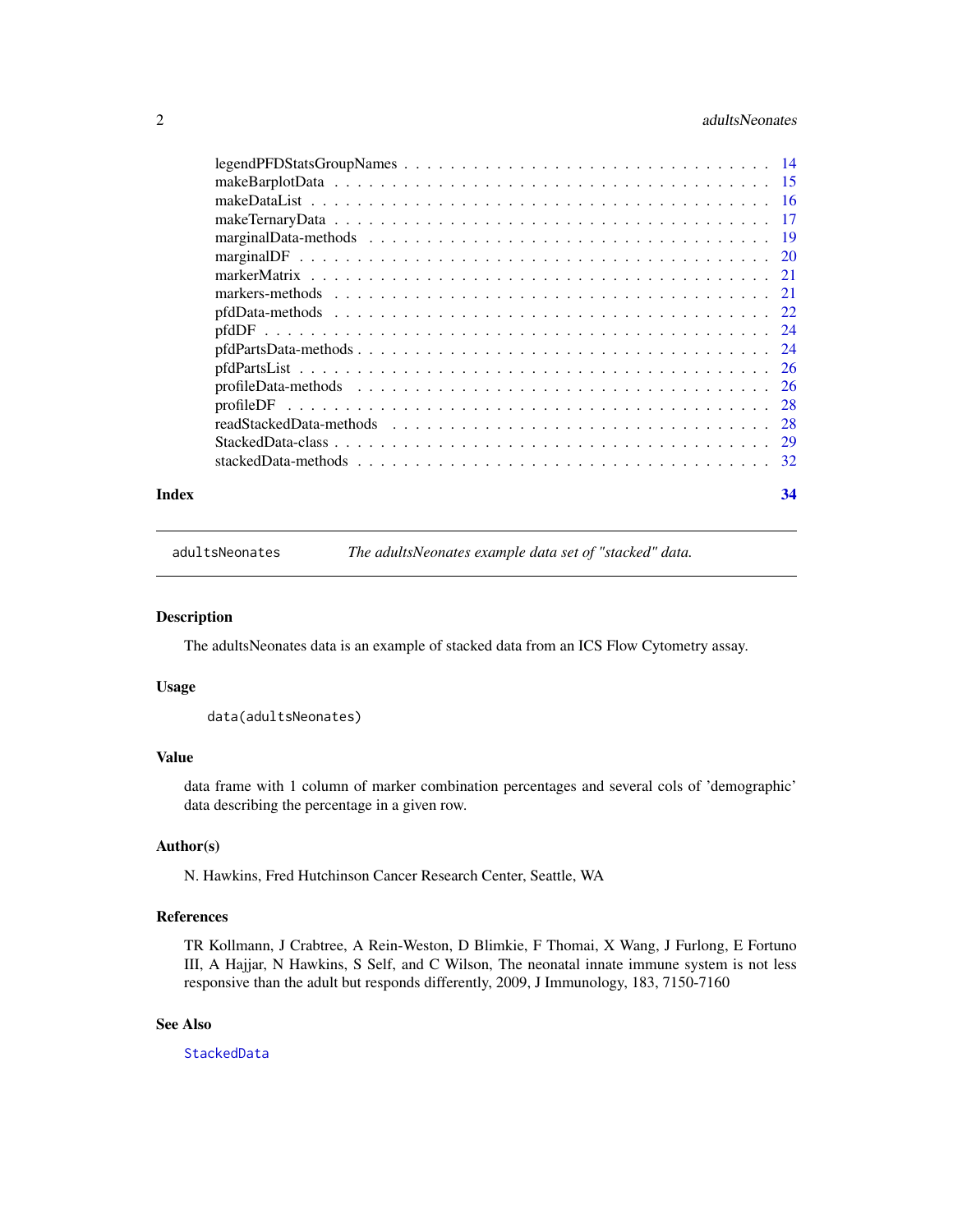#### <span id="page-2-0"></span>Examples

# Load adultsNeoates data data(adultsNeonates)

# computeMarginalData-methods

*Method computeMarginalData from Class "StackedData"*

# Description

This function is a method of the StackedData class which computes the marginal data which can be stored in the marginalData slot of a StackedData object. This method relies on the marker data slot being assigned in the StackedData object.

#### Usage

computeMarginalData(object, byVarNames, idVarName, percentVarName, groupVarName)

# Arguments

| object       | an object of the StackedData class                                                                                              |
|--------------|---------------------------------------------------------------------------------------------------------------------------------|
| byVarNames   | character; the names of the variables specifying the subsets of interest in the data                                            |
| idVarName    | character; the name of the id variable in the data                                                                              |
|              | percent VarName character; the name of the variable holding the percentages to be summed when<br>computing the pfd summary data |
| groupVarName | character; the name of the variable specifying the group assignment in the data                                                 |

# Value

data frame of marginal data

#### Methods

signature(object = "StackedData", byVarNames = "character", idVarName = "character", percentVarName = "ch Compute the marginal data.

#### Author(s)

N. Hawkins, Fred Hutchinson Cancer Research Center, Seattle, WA

# See Also

[StackedData](#page-28-1), [marginalData](#page-18-1)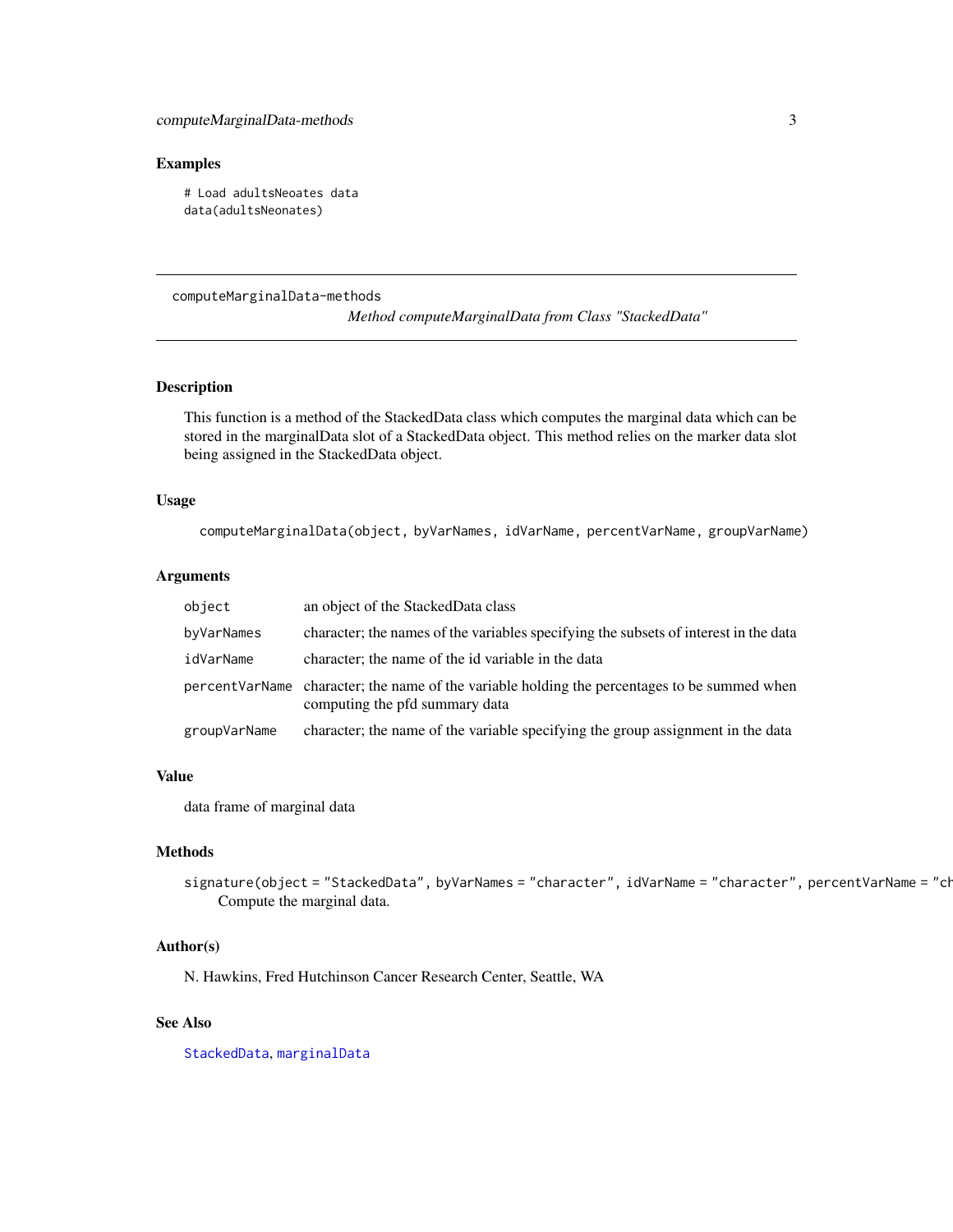# Examples

```
# Load stacked data
data(adultsNeonates)
# Create a stacked data object
stackedDataObject = new("StackedData", stackedData=adultsNeonates)
# Compute the marker data and set the marker data slot
markerNames = c("TNFa","IL6","IL12","IFNa")
markers = computeMarkers(markerNames,includeAllNegativeRow=TRUE)
markers(stackedDataObject) = markers
# Compute the marginal data and set the marginal data slot
byVarNames = c("stim", "concGroup", "cell")
marginalData = computeMarginalData(stackedDataObject, byVarNames, "id", "percentAll", "group")
marginalData(stackedDataObject) = marginalData
```
computeMarkers-methods

*Method computeMarkers from Class "StackedData"*

# **Description**

This function is a method of the StackedData class which computes the markers which can be stored in the markers data slot of a StackedData object. The marker matrix should match the order of the rows in the stacked data file. The stacked data should be sorted so that the order of each 'stack' in the file is the same. This method can be used to compute a marker matrix. If that matrix does not match the order of the 'stack', then the user can generate the marker matrix separately and assign it to the marker the data slot in a StackedData object.

#### Usage

```
computeMarkers(markerNames, includeAllNegativeRow)
```
#### Arguments

markerNames character; vector of the names of the markers

includeAllNegativeRow

logical; TRUE, if the stacked data contains the all-negative row of markers; for example, TNFa-IL6-IL12-IFNa-

#### Value

matrix of 0's and 1's; rows represent marker combinations, cols represent markers.

<span id="page-3-0"></span>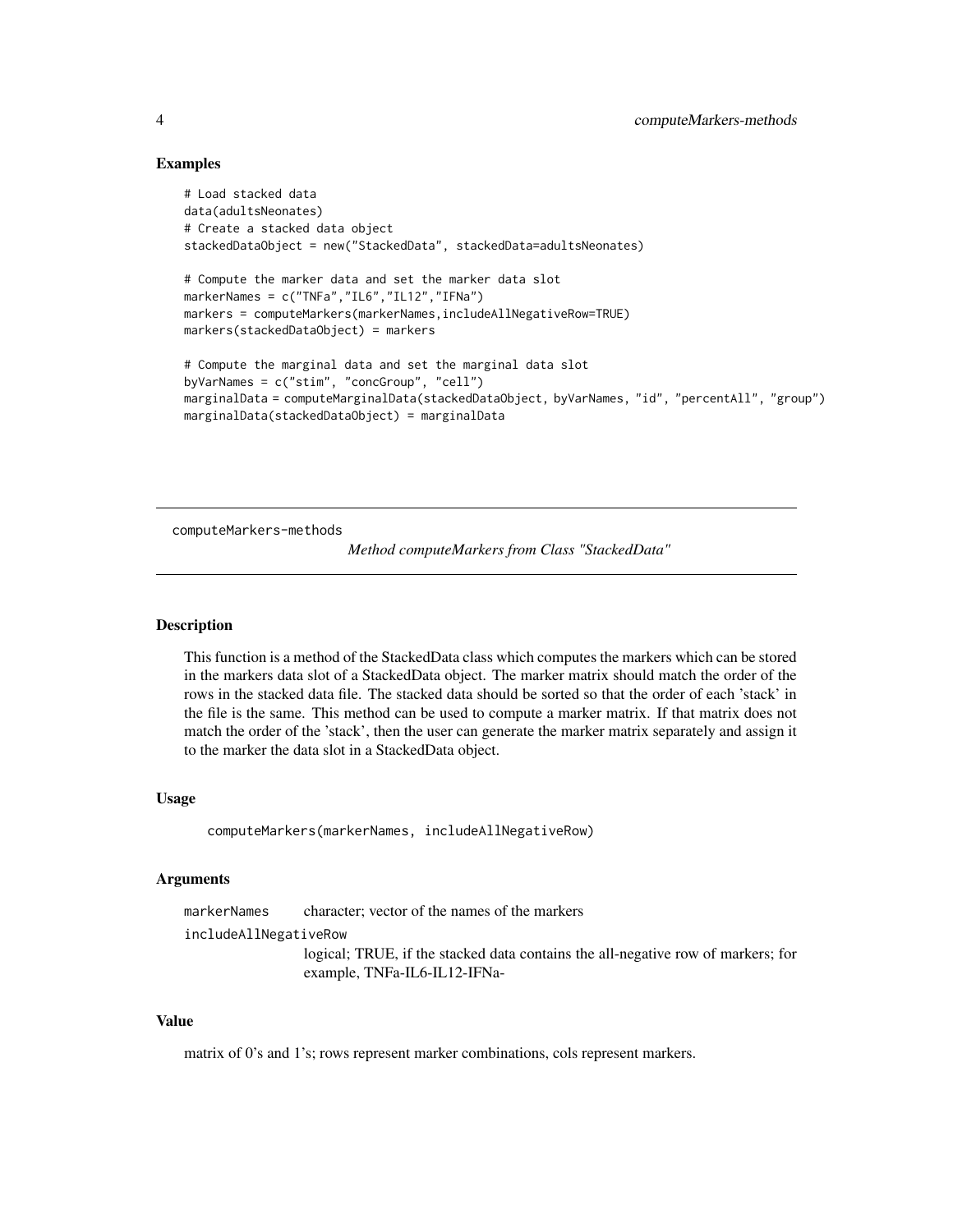# <span id="page-4-0"></span>Methods

signature(markerNames = "character", includeAllNegativeRow = "logical") Compute the markers. Include the all negative row if the data includes the all negative case, such as: TNFa-IFNg-IL2-, in this case with 3 markers.

#### Author(s)

N. Hawkins, Fred Hutchinson Cancer Research Center, Seattle, WA

# See Also

[StackedData](#page-28-1), [markers](#page-20-1)

# Examples

```
# Compute the marker data
markerNames = c("TNFa","IL6","IL12","IFNa")
markers = computeMarkers(markerNames,includeAllNegativeRow=TRUE)
## If you're using a StackedData object to compute summary data
# Create a stacked data object
stackedDataObject = new("StackedData")
# Assign the markers to the marker data slot
markers(stackedDataObject) = markers
```
computePFDData-methods

*Method computePFDData from Class "StackedData"*

#### Description

This function is a method of the StackedData class which computes the polyfunctional degree (pfd) data (usually recorded as percentages of reactive cells) which can be stored in the pfdData slot of a StackedData object. PFD=1 refers to cells which are producing only one marker. PFD=2 refers to cells which are producing exactly two markers. Similarly, up to PFD=n, where n is the number of markers. This method relies on the marker data slot being assigned in the StackedData object.

#### Usage

```
computePFDData(object, byVarNames, idVarName, percentVarName, groupVarName)
```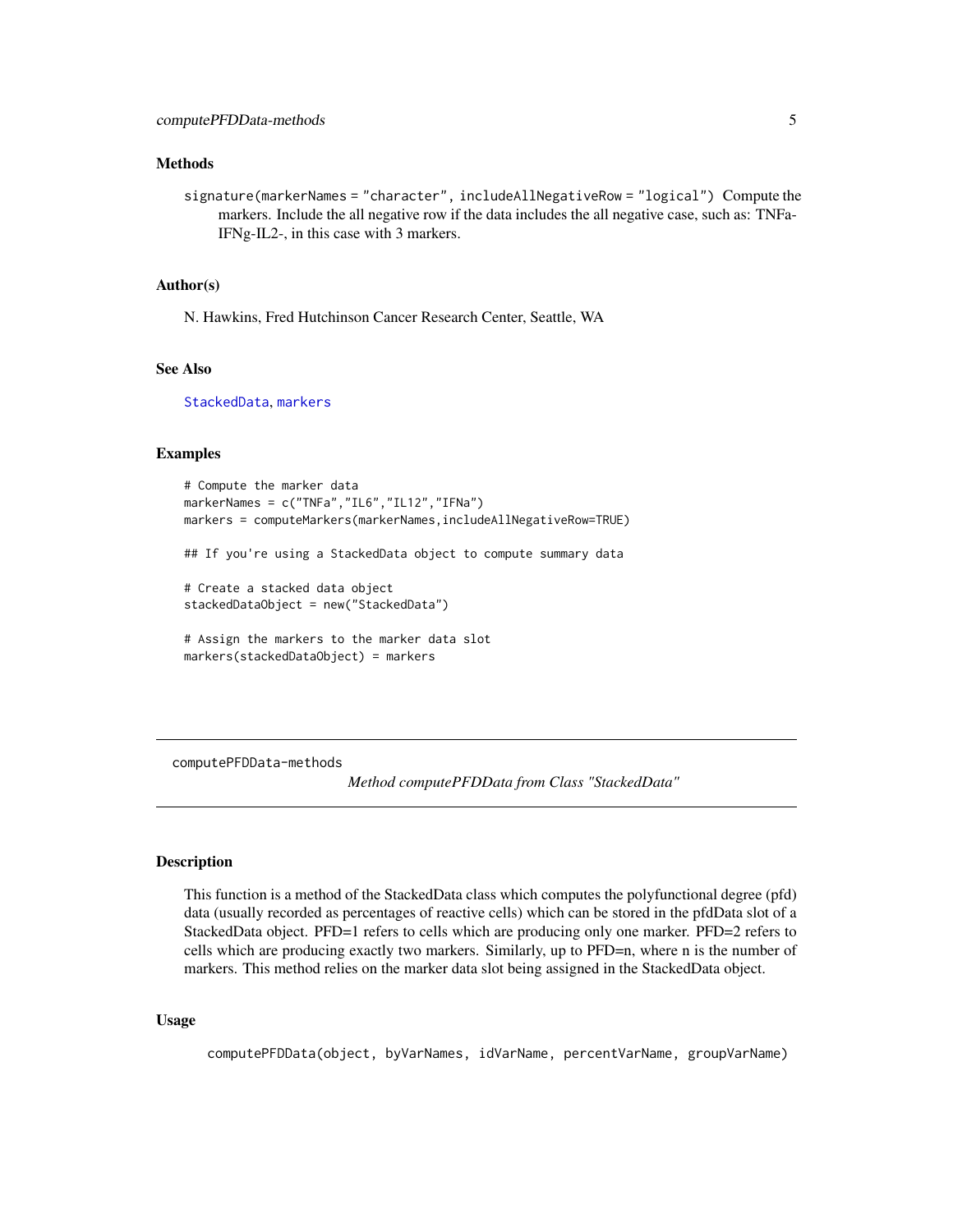# <span id="page-5-0"></span>Arguments

| object       | an object of the StackedData class                                                                                              |
|--------------|---------------------------------------------------------------------------------------------------------------------------------|
| byVarNames   | character; the names of the variables specifying the subsets of interest in the data                                            |
| idVarName    | character; the name of the id variable in the data                                                                              |
|              | percent VarName character; the name of the variable holding the percentages to be summed when<br>computing the pfd summary data |
| groupVarName | character; the name of the variable specifying the group assignment in the data                                                 |

#### Value

data frame of pfd data

# Methods

signature(object = "StackedData", byVarNames = "character", idVarName = "character", percentVarName = "ch Computes the pfd data.

# Author(s)

N. Hawkins, Fred Hutchinson Cancer Research Center, Seattle, WA

# See Also

[StackedData](#page-28-1), [pfdData](#page-21-1)

```
# Load stacked data
data(adultsNeonates)
# Create a stacked data object
stackedDataObject = new("StackedData", stackedData=adultsNeonates)
# Compute the marker data and set the marker data slot
markerNames = c("TNFa","IL6","IL12","IFNa")
markers = computeMarkers(markerNames,includeAllNegativeRow=TRUE)
markers(stackedDataObject) = markers
# Compute the pfd data and set the pfd data slot
byVarNames = c("stim", "concGroup", "cell")
pfdData = computePFDData(stackedDataObject, byVarNames, "id", "percentAll", "group")
pfdData(stackedDataObject) = pfdData
```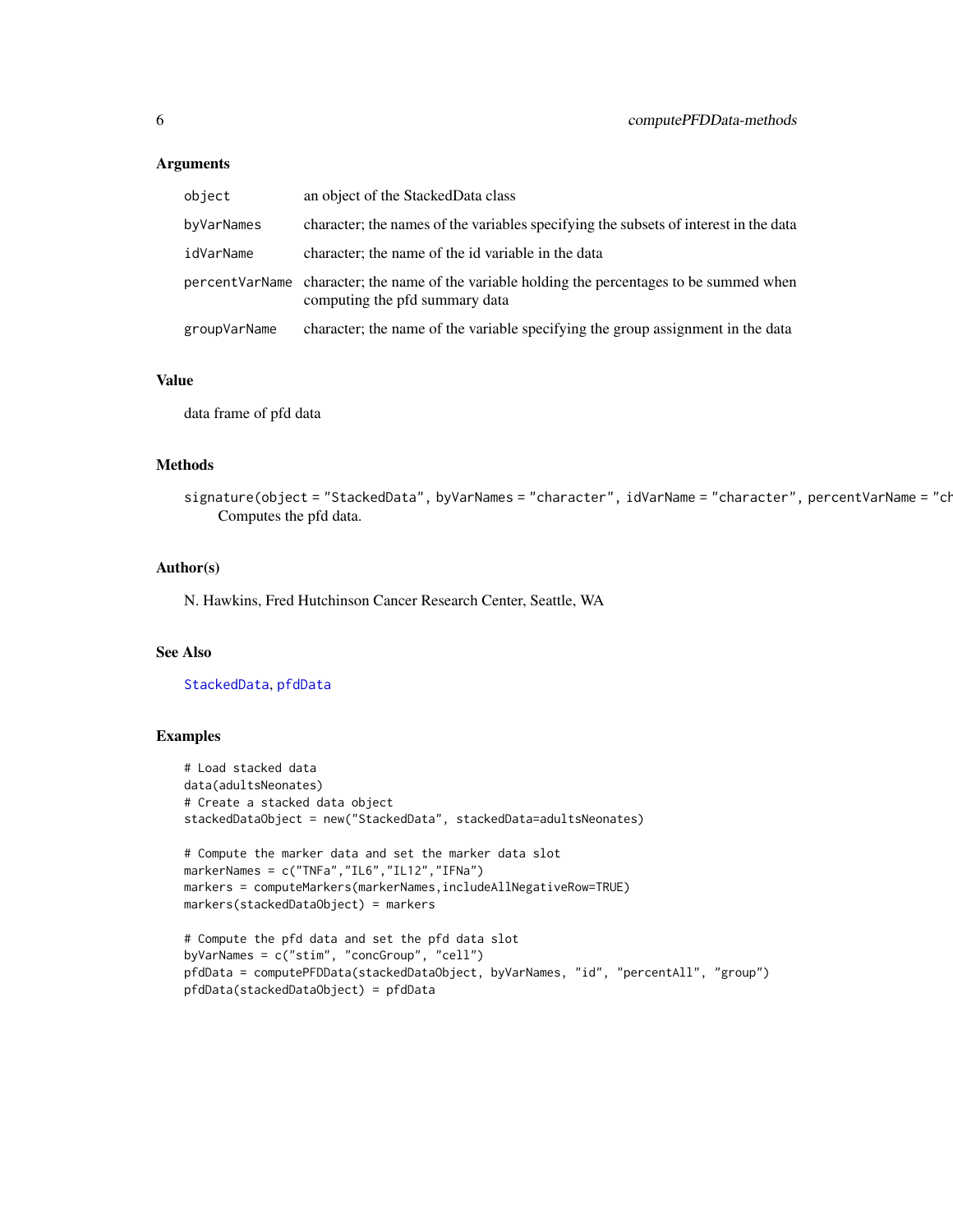<span id="page-6-0"></span>computePFDGroupStatsList

*Compute Group Stats on PFD Data to Be Used In a Legend*

#### Description

This function can be used with ternaryplot() to add PFD group stats to, say, the legend. The stats computed are group size (N), pfd group mean, and pfd group standard deviation.

# Usage

```
computePFDGroupStatsList(groupPFDDataList, pfdValues=1:3, numDigitsMean=3, numDigitsSD=2)
```
# Arguments

groupPFDDataList

|               | one list item per group, each list item contains a matrix of PFD percentages; the<br>rows are subjects, and the columns are pfd categories. |
|---------------|---------------------------------------------------------------------------------------------------------------------------------------------|
| pfdValues     | vector of the PFD values that the columns in each matrix in the group PFDD at all-<br>ist represent; eg. 1:3 for (PFD1, PFD2, PFD3).        |
| numDigitsMean | return a mean rounded to this number of digits                                                                                              |
| numDigitsSD   | return a standard deviation rounded to this number of digits                                                                                |

# Value

a list; each list item contains the stats for a group as a 3 element character vector containing the size of the group, the mean PFD, and the standard deviation of the PFD.

# Author(s)

N. Hawkins, Fred Hutchinson Cancer Research Center, Seattle, WA

# See Also

[StackedData](#page-28-1), [pfdData](#page-21-1)

```
## Load PFD data to plot
data(pfdDF)
pfdDataSubset = subset(pfdDF, stim=="LPS" & concGroup==3 & cell=="mDC")
## Prepare the PFD Data for a call to ternaryplot()
ternaryData = makeTernaryData(pfdDataSubset, 1, 2, 3:4)
colnames(ternaryData) = c("PFD1", "PFD2", "PFD3-4")
## Make a ternary plot
library(vcd)
```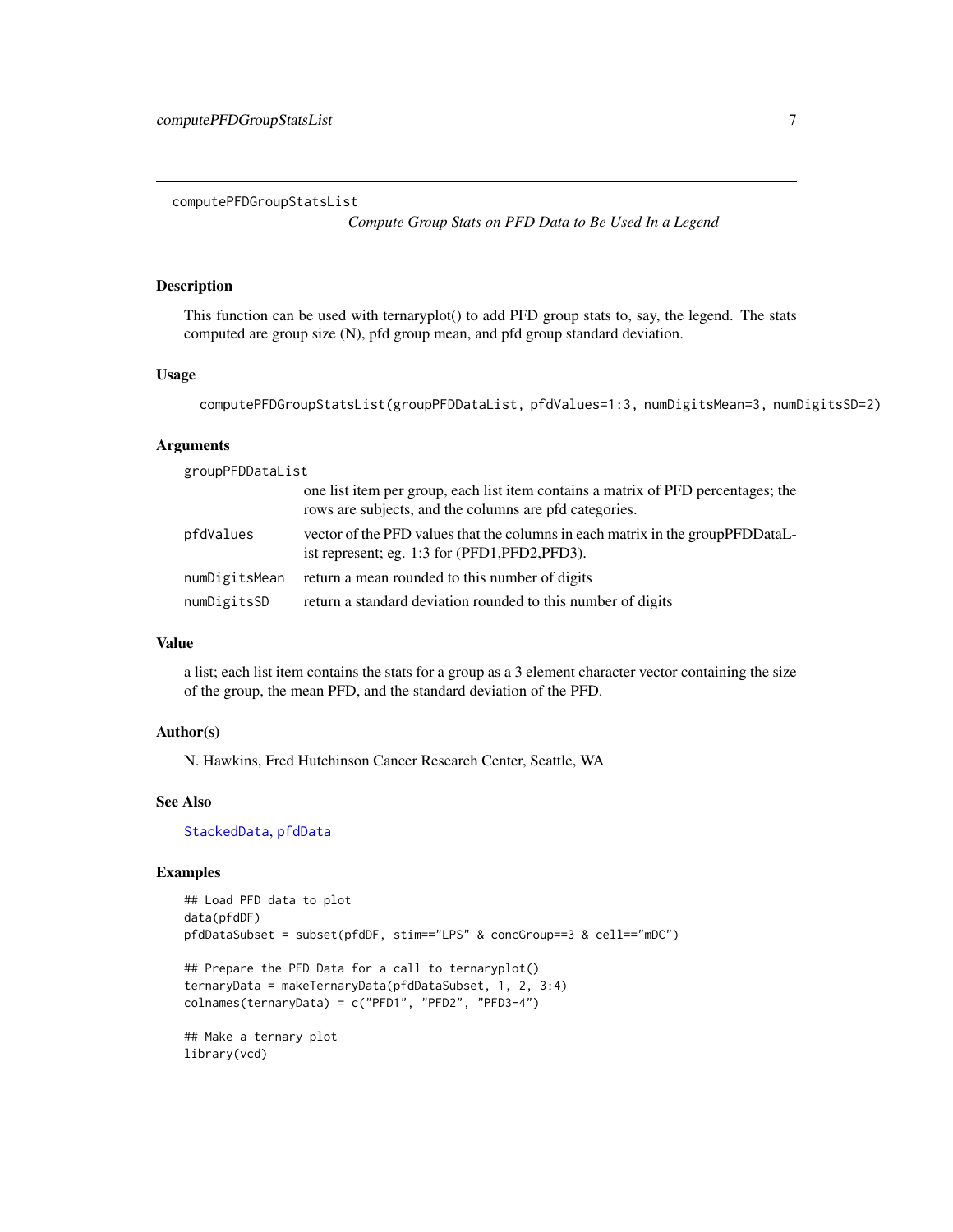```
ternaryplot(ternaryData, cex=.5, col=as.numeric(pfdDataSubset$group)*2, main="Stimulation = LPS,
  Concentration Group = 3, Cell = mDC")
## Compute Group Stats to use in the legend of the ternary plot
adultPFDData = subset(pfdDataSubset, group=="adult", select=c(PFD1:PFD3))
neoPFDData = subset(pfdDataSubset, group=="neonate", select=c(PFD1:PFD3))
groupPFDDataList = list(adultPFDData, neoPFDData)
## Specifically, compute the PFD Group Stats List
pfdGroupStatsList = computePFDGroupStatsList(groupPFDDataList, pfdValues=1:3, numDigitsMean=3,
  numDigitsSD=2)
groupNames = c("Adults","Neonates")
## Create group names for the legend based on the PFD Group Stats List
legendNames = legendPFDStatsGroupNames(pfdGroupStatsList,groupNames)
grid\_legend(0.8, 0.7, pch=c(20, 20), col=c(2, 4), legendNames, title = "Group (n), mean/sd:",gp=gpar(cex=.8))
```
computePFDPartsData-methods

*Method computePFDPartsData from Class "StackedData"*

#### Description

This function is a method of the StackedData class which computes the pfdParts data which can be stored in the pfdPartsData slot of a StackedData object. This method relies on the marker data slot being assigned in the StackedData object.

#### Usage

computePFDPartsData(object, byVarNames, idVarName, percentVarName, groupVarName)

#### Arguments

| object       | an object of the StackedData class                                                                                              |
|--------------|---------------------------------------------------------------------------------------------------------------------------------|
| byVarNames   | character; the names of the variables specifying the subsets of interest in the data                                            |
| idVarName    | character; the name of the id variable in the data                                                                              |
|              | percent VarName character; the name of the variable holding the percentages to be summed when<br>computing the pfd summary data |
| groupVarName | character; the name of the variable specifying the group assignment in the data                                                 |

#### Value

a list. Each element of the list is a data frame containing the component percents for a given degree of polyfunctionality (PFD), except for the max PFD since there is only one possible combination for the max PFD.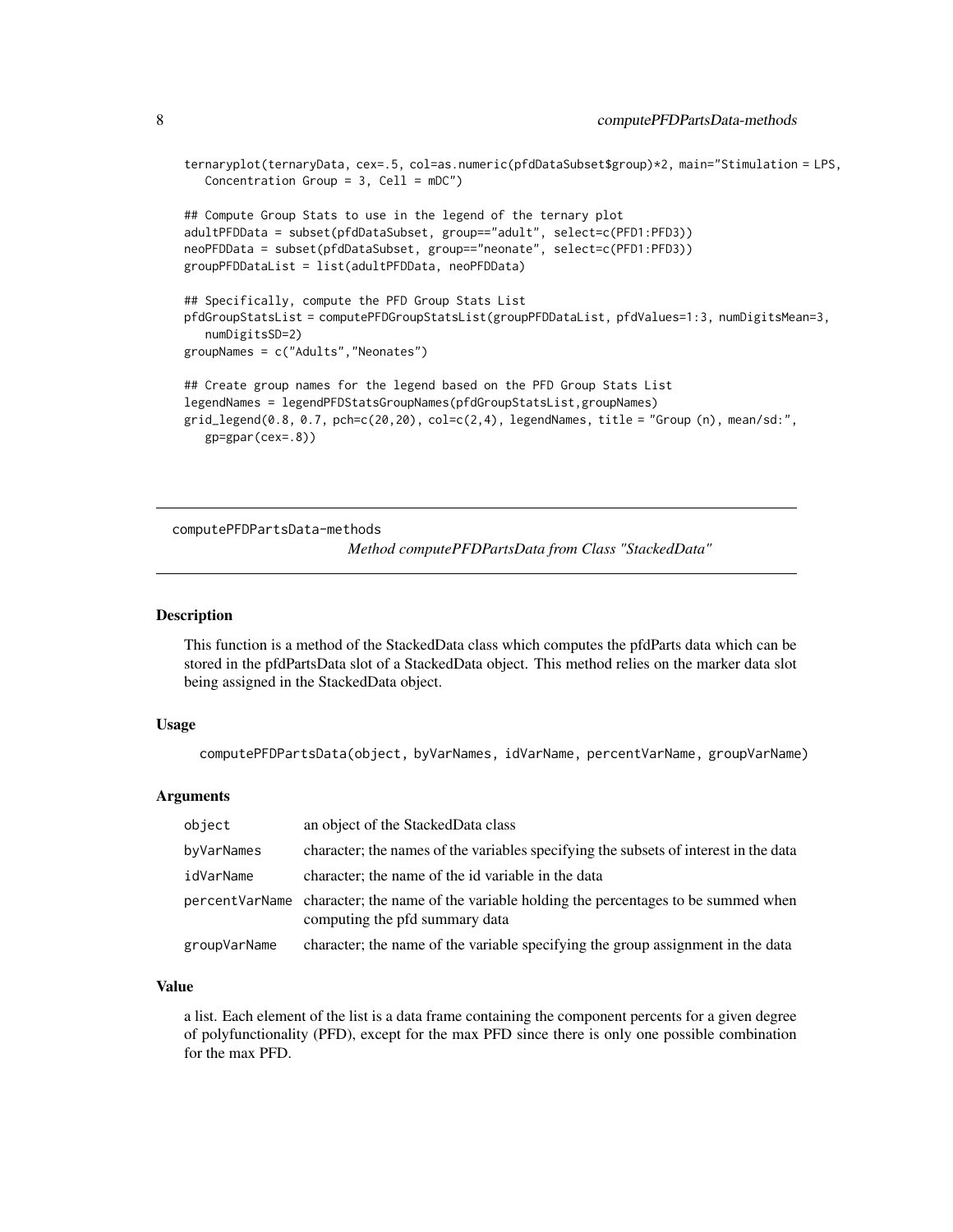#### <span id="page-8-0"></span>Methods

signature(object = "StackedData", byVarNames = "character", idVarName = "character", percentVarName = "ch Compute the pfd parts data.

#### Author(s)

N. Hawkins, Fred Hutchinson Cancer Research Center, Seattle, WA

#### See Also

[StackedData](#page-28-1), [pfdPartsData](#page-23-1)

#### Examples

# Load stacked data data(adultsNeonates) # Create a stacked data object stackedDataObject = new("StackedData", stackedData=adultsNeonates)

```
# Compute the marker data and set the marker data slot
markerNames = c("TNFa","IL6","IL12","IFNa")
markers = computeMarkers(markerNames,includeAllNegativeRow=TRUE)
markers(stackedDataObject) = markers
```

```
# Compute the pfd parts data and set the pfd parts data slot
byVarNames = c("stim", "concGroup", "cell")
pfdPartsData = computePFDPartsData(stackedDataObject, byVarNames, "id", "percentAll", "group")
pfdPartsData(stackedDataObject) = pfdPartsData
```
computeProfileData-methods

*Method computeProfileData from Class "StackedData"*

#### Description

This function is a method of the StackedData class which computes the profile data which can be stored in the profileData slot of a StackedData object. This method relies on the marker data slot being assigned in the StackedData object. No computation is required. Instead, the marker combination percentages data is re-organized to be 'horizontal' rather than 'stacked' (vertical). This makes it ready for plotting via the GroupListBoxplot() function.

#### Usage

computeProfileData(object, byVarNames, idVarName, percentVarName, groupVarName)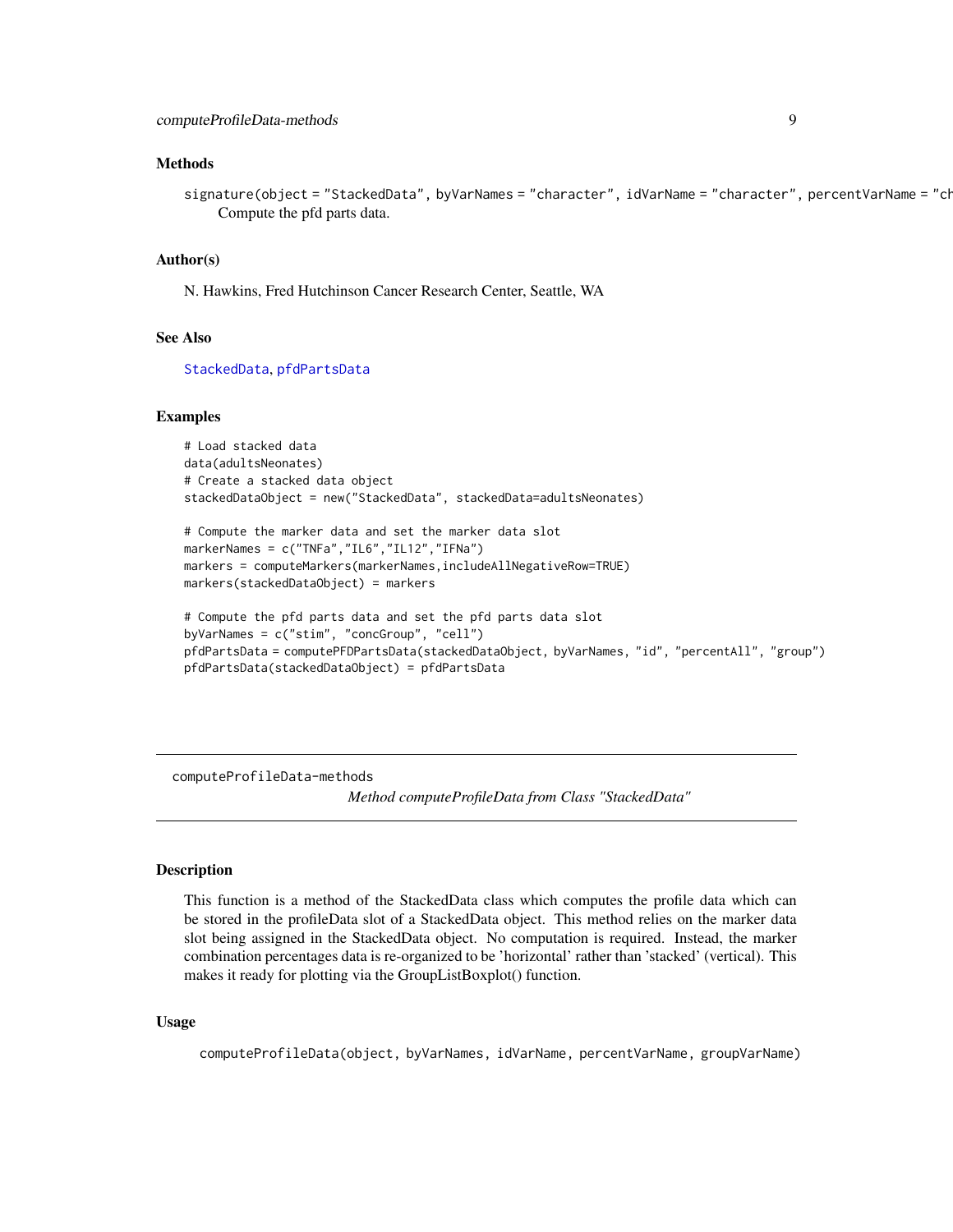# **Arguments**

| object       | an object of the StackedData class                                                                                              |
|--------------|---------------------------------------------------------------------------------------------------------------------------------|
| byVarNames   | character; the names of the variables specifying the subsets of interest in the data                                            |
| idVarName    | character; the name of the id variable in the data                                                                              |
|              | percent VarName character; the name of the variable holding the percentages to be summed when<br>computing the pfd summary data |
| groupVarName | character; the name of the variable specifying the group assignment in the data                                                 |

#### Value

data frame of profile data

#### Methods

signature(object = "StackedData", byVarNames = "character", idVarName = "character", percentVarName = "ch Compute the profile data.

# Author(s)

N. Hawkins, Fred Hutchinson Cancer Research Center, Seattle, WA

profileData(stackedDataObject) = profilePercent

# See Also

[StackedData](#page-28-1), [profileData](#page-25-1)

```
# Load stacked data
data(adultsNeonates)
# Create a stacked data object
stackedDataObject = new("StackedData", stackedData=adultsNeonates)
# Compute the marker data and set the marker data slot
markerNames = c("TNFa","IL6","IL12","IFNa")
markers = computeMarkers(markerNames,includeAllNegativeRow=TRUE)
markers(stackedDataObject) = markers
# Compute the profile percent data and set the profile percent data slot
byVarNames = c("stim", "concGroup", "cell")
profilePercent = computeProfileData(stackedDataObject, byVarNames, "id", "percentAll", "group")
```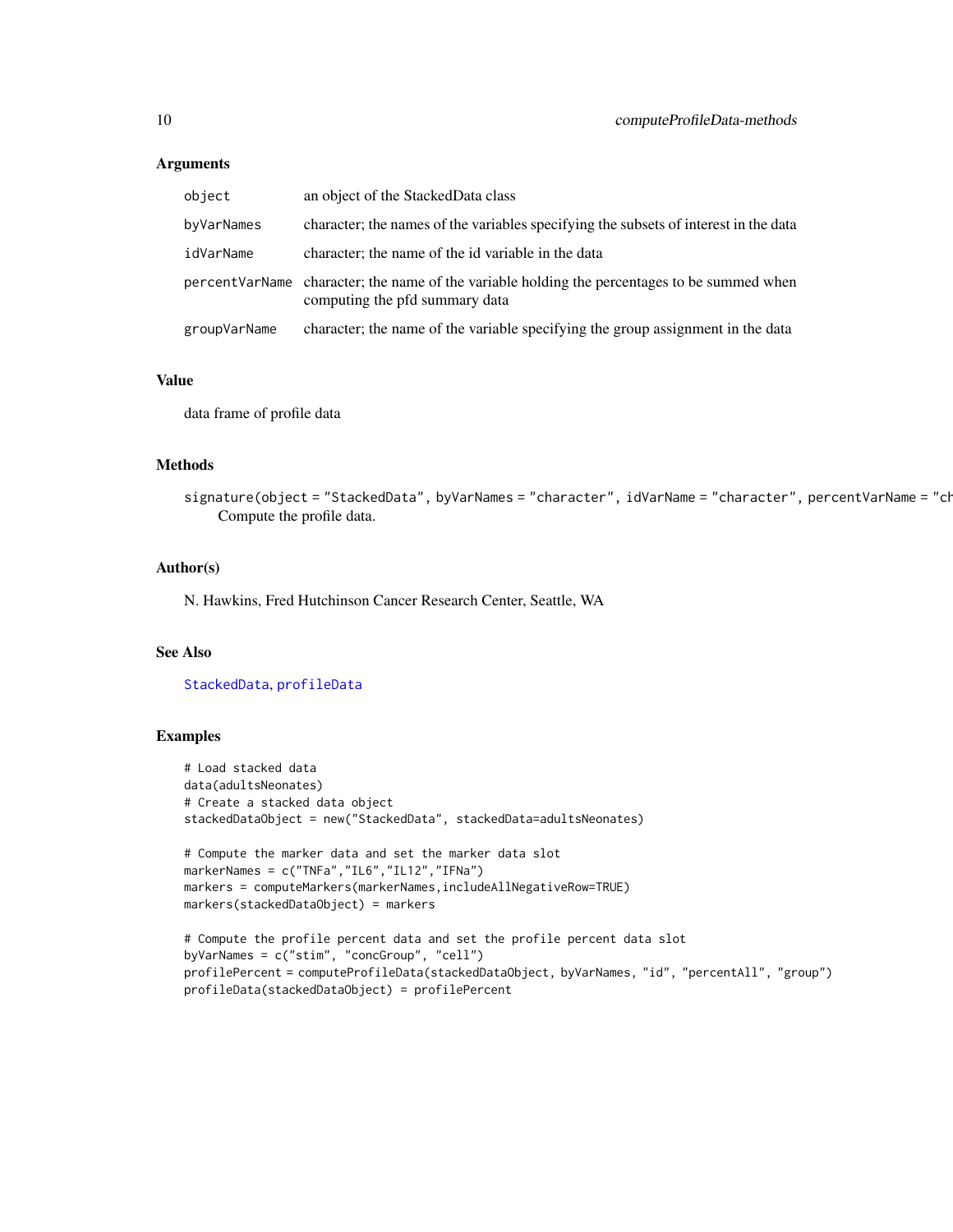<span id="page-10-1"></span><span id="page-10-0"></span>GroupListBoxplot *A Boxplot Function With Embedded Statistical Tests for Comparing Groups*

#### Description

A function which creates boxplots side-by-side, with points overlaid, to compare groups. Group sizes and p-values from tests comparing groups can be printed on the plot.

#### Usage

```
GroupListBoxplot(dataList, ymaxBoxplot=NA,addToYmax2=.2,addToYmax1=.1,boxWidth=.10,boxColor=8,
boxOutliers=TRUE,groupColorVector=c(2,4,5,6,7,9,3,10,11,8,1),boxlty=1,boxlwd=1,
 medlty=1,medlwd=3,medpch=NA, medcex=NA, legendInclude=TRUE,
legendGroupNames=paste("Group ", 1:length(dataList),sep=""),legendX=NA,legendY=NA,legendCEX=1,
legendPCH=1,legendColors=1:length(legendGroupNames),legendLTY=NA,legendLWD=NA,legendTitle=NA,
legendPoints=TRUE,legendLines=FALSE,printPoints=TRUE,pointChar=1,pointCEX=1,
pointColor=1:length(legendGroupNames),pointJitter=.25,mainTitle="Boxplots", mainTitleCEX=1,
mainTitleFont=1,mainTitleLine=1,testTitleCEX=1,testTitleFont=1,testTitleLine=0,xlabel="X Axis",
ylabel="Y Axis",xylabelsCEX=1,xylabelsFont=1,xAxisLabels=NA,xAxisCEX=1, xAxisFont=1,
xAxisRotation=1,xMtext="",xMtextCEX=1,xMtextFont=1,xAtMtext=0,yAxisCEX=1,yAxisFont=1,
yAxisRotation=1,plotBoxLWD=1,testsRoundDigits=2,pCEX=1,pFont=1,yP=NA,pvalueLabel="p",
betweenGroupTestsCompute=TRUE,pairedGroups=FALSE,printNs=TRUE,nCEX=1,nFont=1,yN=NA)
```
# Arguments

| dataList         | A list of data frames. Each data frame contains the data for a group. Each<br>column in the data frame represents a time point or category point on the plot. |  |
|------------------|---------------------------------------------------------------------------------------------------------------------------------------------------------------|--|
| ymaxBoxplot      | ymax for the boxplot will be set by R's boxplot() fcn, unless set here, de-<br>fault=NA                                                                       |  |
| addToYmax2       | this value is added to ymax if printing p-vals and N's, default=.2                                                                                            |  |
| addToYmax1       | this value is added to ymax if only printing p-vals or N's, default=.1                                                                                        |  |
| boxWidth         | width of the box, default=.10                                                                                                                                 |  |
| boxColor         | color of the box, default=8                                                                                                                                   |  |
| boxOutliers      | print or suppress outlier points on the plot, default=TRUE                                                                                                    |  |
| groupColorVector |                                                                                                                                                               |  |
|                  | Vector of unique colors for a set of up to 11 groups, default= $c(2,4,5,6,7,9,3,10,11,8,1)$                                                                   |  |
| boxlty           | Box outline type, default=1                                                                                                                                   |  |
| boxlwd           | Box outline width, default=1                                                                                                                                  |  |
| medlty           | median line type, default=1                                                                                                                                   |  |
| medlwd           | median line width, default=3                                                                                                                                  |  |
| medpch           | median point character, default=NA                                                                                                                            |  |
| medcex           | median point size expansion, default=NA                                                                                                                       |  |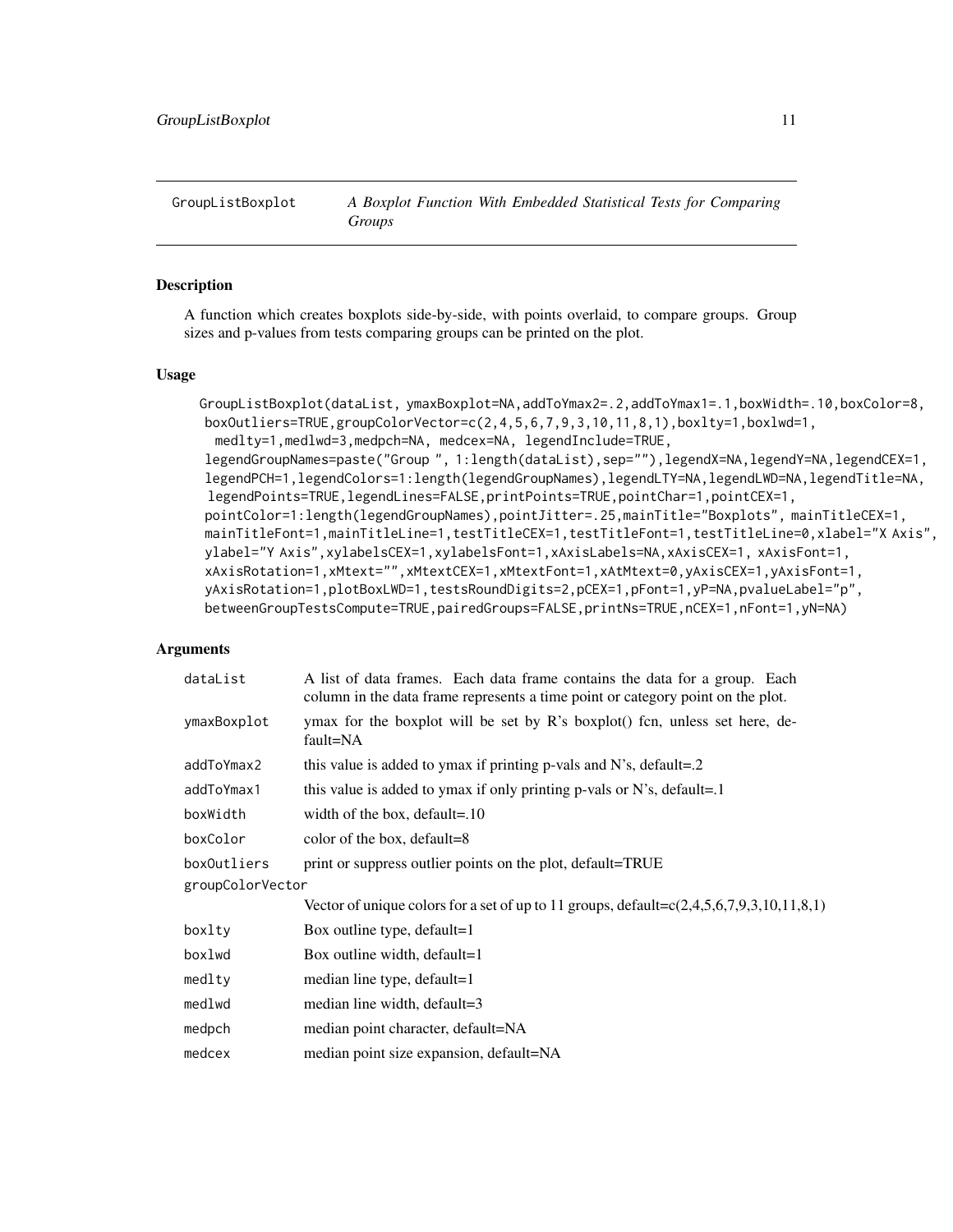| legendInclude    | Print legend on plot, default=TRUE                                                                        |
|------------------|-----------------------------------------------------------------------------------------------------------|
| legendGroupNames |                                                                                                           |
|                  | names to use in the legend items, default=paste("Group ", 1:length(dataList),<br>$sep="")$                |
| legendX          | legend X location, default=NA                                                                             |
| legendY          | legend Y location, default=NA                                                                             |
| legendCEX        | point size for legend text, default=1                                                                     |
| legendPCH        | symbol or character to print next to legend names, default=1                                              |
| legendColors     | colors of the points or lines next to the legend names, default=1:length(legendGroupNames)                |
| legendLTY        | line type to print next to legend names, default=NA                                                       |
| legendLWD        | width of line to print next to legend names, default=NA                                                   |
| legendTitle      | legend title, default=NA                                                                                  |
| legendPoints     | print points next to legend names, default=TRUE                                                           |
| legendLines      | print lines next to legend names, default=FALSE                                                           |
| printPoints      | overlay the points on the boxplot, default=TRUE                                                           |
| pointChar        | symbol or character to plot, default=1                                                                    |
| pointCEX         | size of point plotted, default=1                                                                          |
| pointColor       | color of point plotted – can be single value, vector, matrix, or list, default=1:length(legendGroupNames) |
| pointJitter      | amount to scatter points around group x position, default=.25                                             |
| mainTitle        | text for main title, default="Boxplots"                                                                   |
| mainTitleCEX     | size of main title, default=1                                                                             |
| mainTitleFont    | regular or bold font, default=1                                                                           |
| mainTitleLine    | margin line on which to print main title - minimum is 0, default=1                                        |
| testTitleCEX     | size of stat test title, default=1                                                                        |
| testTitleFont    | regular or bold font, default=1                                                                           |
| testTitleLine    | margin line on which to print title - minimum is $0$ , default= $0$                                       |
| xlabel           | label for X axis, default="X Axis"                                                                        |
| ylabel           | label for Y axis, default="Y Axis"                                                                        |
| xylabelsCEX      | size of x and y axes labels, default=1                                                                    |
| xylabelsFont     | regular or bold font for $X$ and $Y$ axes labels, default=1                                               |
| xAxisLabels      | labels for ticks on x axis, default=NA                                                                    |
| xAxisCEX         | size of labels on x ticks, default=1                                                                      |
| xAxisFont        | regular or bold font for x tick labels, default=1                                                         |
| xAxisRotation    | horizontal or vertical x tick labels, default=1                                                           |
| xMtext           | text to place in x-axis margin, default=""                                                                |
| xMtextCEX        | size of text to place in x-axis margin, default=1                                                         |
| xMtextFont       | regular or bold font for text in x-axis margin, default=1                                                 |
| xAtMtext         | x position for text in x-axis margin, size of y tick labels, default=0                                    |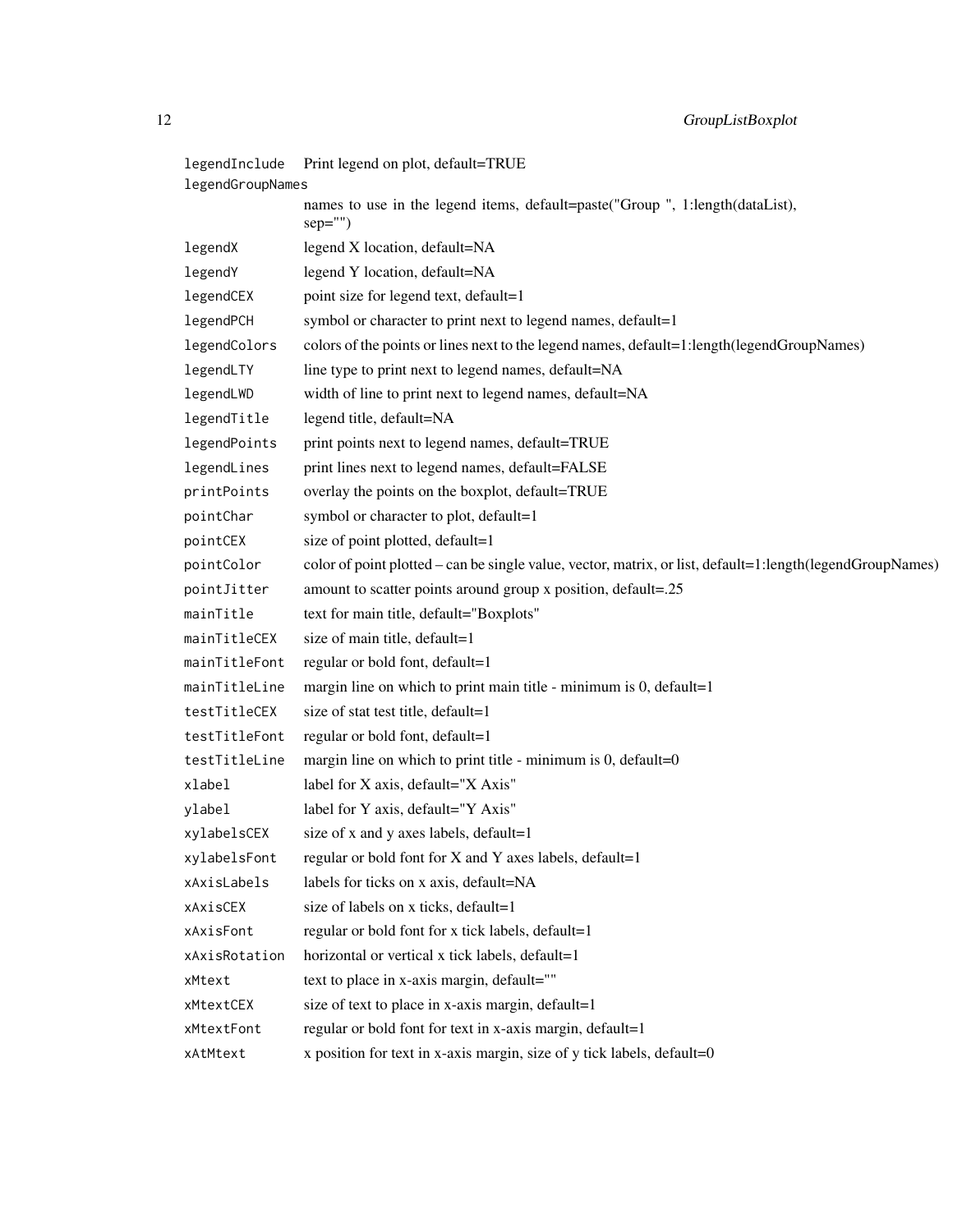# <span id="page-12-0"></span>GroupListBoxplot 13

| yAxisCEX                 | size of y tick labels, default=1                         |
|--------------------------|----------------------------------------------------------|
| yAxisFont                | regular or bold font for y axis tick labels, default=1   |
| yAxisRotation            | horizontal or vertical y tick labels, default=1          |
| plotBoxLWD               | line width of box drawn around entire plot, default=1    |
| testsRoundDigits         |                                                          |
|                          | number of digits to report in p-value, default=2         |
| pCEX                     | size of p-value text, default=1                          |
| pFont                    | regular or bold font for p-value text, default=1         |
| νP                       | y position for p-value text, default=NA                  |
| pvalueLabel              | label to use to precede numerical p-value, default="p"   |
| betweenGroupTestsCompute |                                                          |
|                          | include group comparison p-values in plots, default=TRUE |
| pairedGroups             | are the groups paired?, default=FALSE                    |
| printNs                  | include sample sizes on plots, default=TRUE              |
| nCEX                     | size of the sample size text to print, default=1         |
| nFont                    | regular or bold text for n's, default=1                  |
| yΝ                       | y position for the sample size text, default=NA          |
|                          |                                                          |

# Author(s)

N. Hawkins, Fred Hutchinson Cancer Research Center, Seattle, WA

# See Also

[boxplot](#page-0-0)

```
# Create Sample dataList
group1DataFrame = as.data frame(cbind(1:3,4:6))group2DataFrame = as.data frame(cbind(4:6,7:9))dataList = list(group1DataFrame, group2DataFrame)
# Make the plot
GroupListBoxplot(dataList, xlabel="Cytokine", ylabel="Percent of CD4 Cells",
   xAxisLabels=c("IFNg","TNFa"), mainTitle="Compare Innate Immune Response",
   legendGroupNames=c("Group 1","Group 2"))
## -- Adults vs. Neonates Data -----------------------------------
## Marginal Data boxplot
# Get the data
data(marginalDF)
marginalDataSubset = subset(marginalDF, stim=="LPS" & concGroup==3 & cell=="mDC")
dataList = makeDataList(marginalDataSubset, "group", 1:5)
```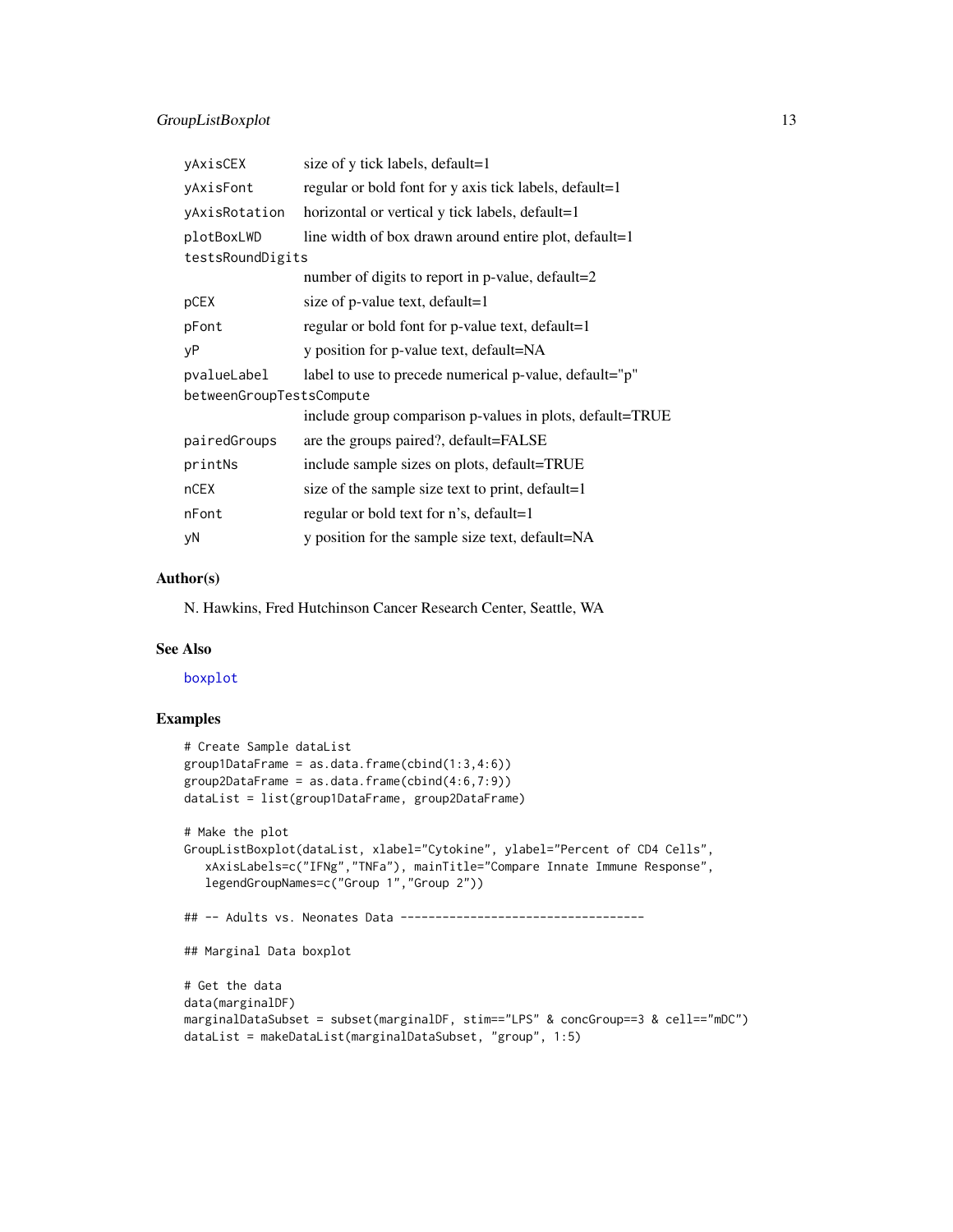```
# Make the group boxplot of marginal data
GroupListBoxplot(dataList, xlabel="Cytokine", ylabel="Percent of All Cells",
  xAxisLabels=c("TNFa","IL6","IL12","IFNa","AnyMarker"),
  mainTitle="Stimulation = LPS and Concentration Group = 3 and Cell = mDC",
  legendGroupNames=c("Adults","Neonates"), pointColor=c(2,4), testTitleCEX=.8, nCEX=.8,
  pCEX=.8, legendColor=c(2,4), legendCEX=.7)
```
legendPFDStatsGroupNames

*Create Group Names With Embedded Stats to Use in a Plot Legend*

#### Description

This function returns a vector of groupNames of the form: "Adults (25) 1.5/.6", which represents the group name, number of subjects in the group, the pfd mean / pfd standard deviation, where pfd = polyfunctional degree.

#### Usage

legendPFDStatsGroupNames(pfdGroupStatsList,groupNames)

#### **Arguments**

| pfdGroupStatsList |                                                                                                                     |
|-------------------|---------------------------------------------------------------------------------------------------------------------|
|                   | a list of vectors containing the pfd group stats of group size, pfd group mean,<br>and pfd group standard deviation |
| groupNames        | a vector of group names, such as c("Adult", "Neonate")                                                              |

#### Value

character vector; the length is equal to the number of groups. Each element of the vector contains the formatted stats for a group. For a subset of the adultsNeonates data, the 2-element vector result looks like this: "Adults (24), 1.47/0.10" "Neonates (30), 1.41/0.13"

#### Author(s)

N. Hawkins, Fred Hutchinson Cancer Research Center, Seattle, WA

# See Also

**[StackedData](#page-28-1)** 

<span id="page-13-0"></span>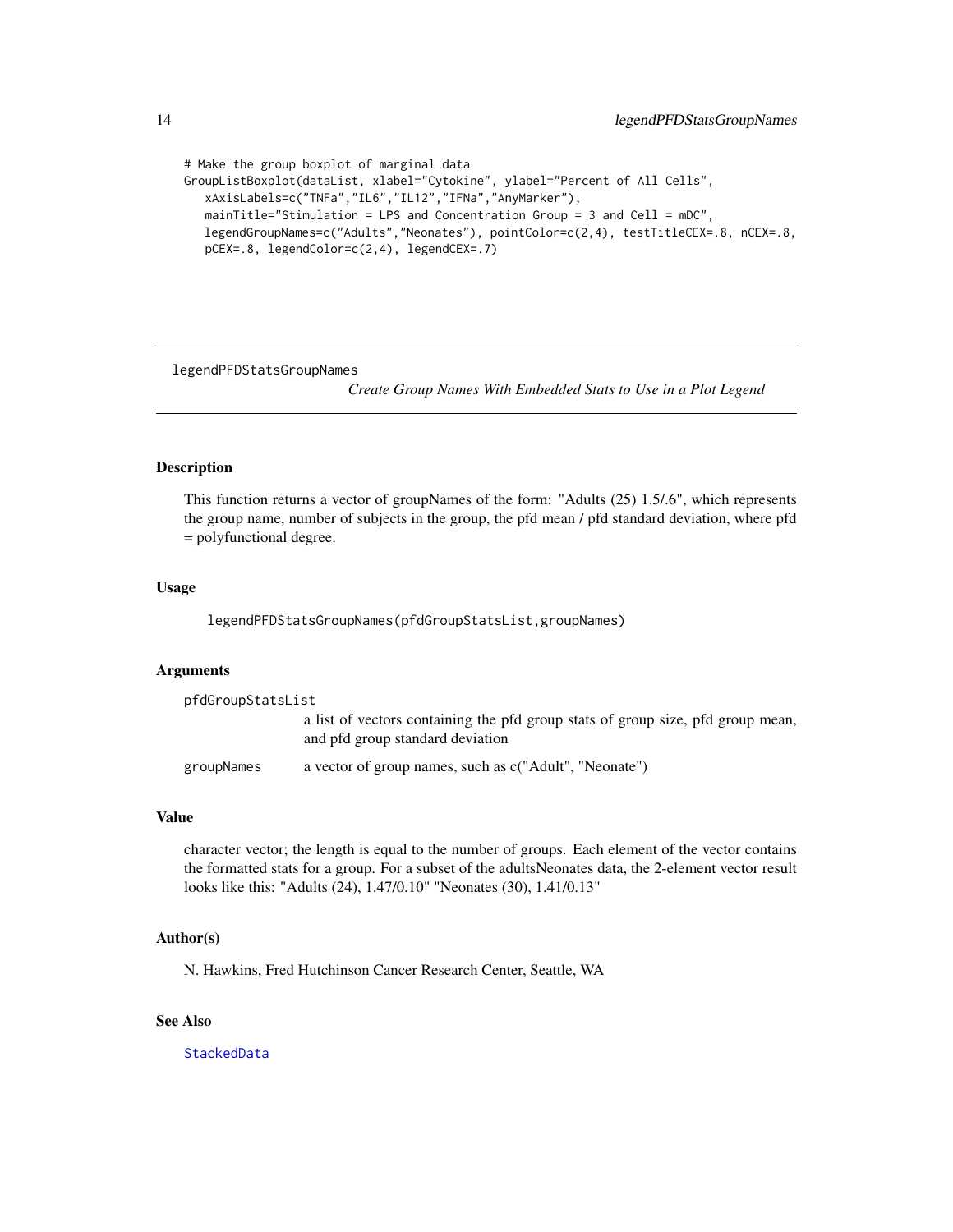# <span id="page-14-0"></span>makeBarplotData 15

#### Examples

```
## Load the PFD data and prepare it for a call to ternaryplot()
data(pfdDF)
pfdDataSubset = subset(pfdDF, stim=="LPS" & concGroup==3 & cell=="mDC")
ternaryData = makeTernaryData(pfdDataSubset, 1, 2, 3:4)
colnames(ternaryData) = c("PFD1", "PFD2", "PFD3-4")
## Make a ternary plot
library(vcd)
ternaryplot(ternaryData, cex=.5, col=as.numeric(pfdDataSubset$group)*2, main="Stimulation = LPS,
  Concentration Group = 3, Cell = mDC")
## Compute PFD Stats to print in plot legend
adultPFDData = subset(pfdDataSubset, group=="adult", select=c(PFD1:PFD3))
neoPFDData = subset(pfdDataSubset, group=="neonate", select=c(PFD1:PFD3))
groupPFDDataList = list(adultPFDData, neoPFDData)
pfdGroupStatsList = computePFDGroupStatsList(groupPFDDataList, pfdValues=1:3, numDigitsMean=3,
   numDigitsSD=2)
groupNames = c("Adults","Neonates")
## Create group names including the PFD Stats for the legend
legendNames = legendPFDStatsGroupNames(pfdGroupStatsList,groupNames)
## Add the legend to the ternary plot
grid\_legend(0.8, 0.7, pchec(20, 20), col=c(2, 4), legendNames, title = "Group (n), mean/sd:",gp=gpar(cex=.8))
```
makeBarplotData *Prepare Profile Data for a Call to Barplot()*

#### Description

This function takes a dataframe of profile data and prepares a matrix of data for input to barplot()

#### Usage

```
makeBarplotData(profileData, profileColumns, groupVariableName)
```
# Arguments

profileData dataframe of profile data, such as cell categories of cells profileColumns the columns of profileData to include in the barplot groupVariableName

the column in the dataframe containing the group info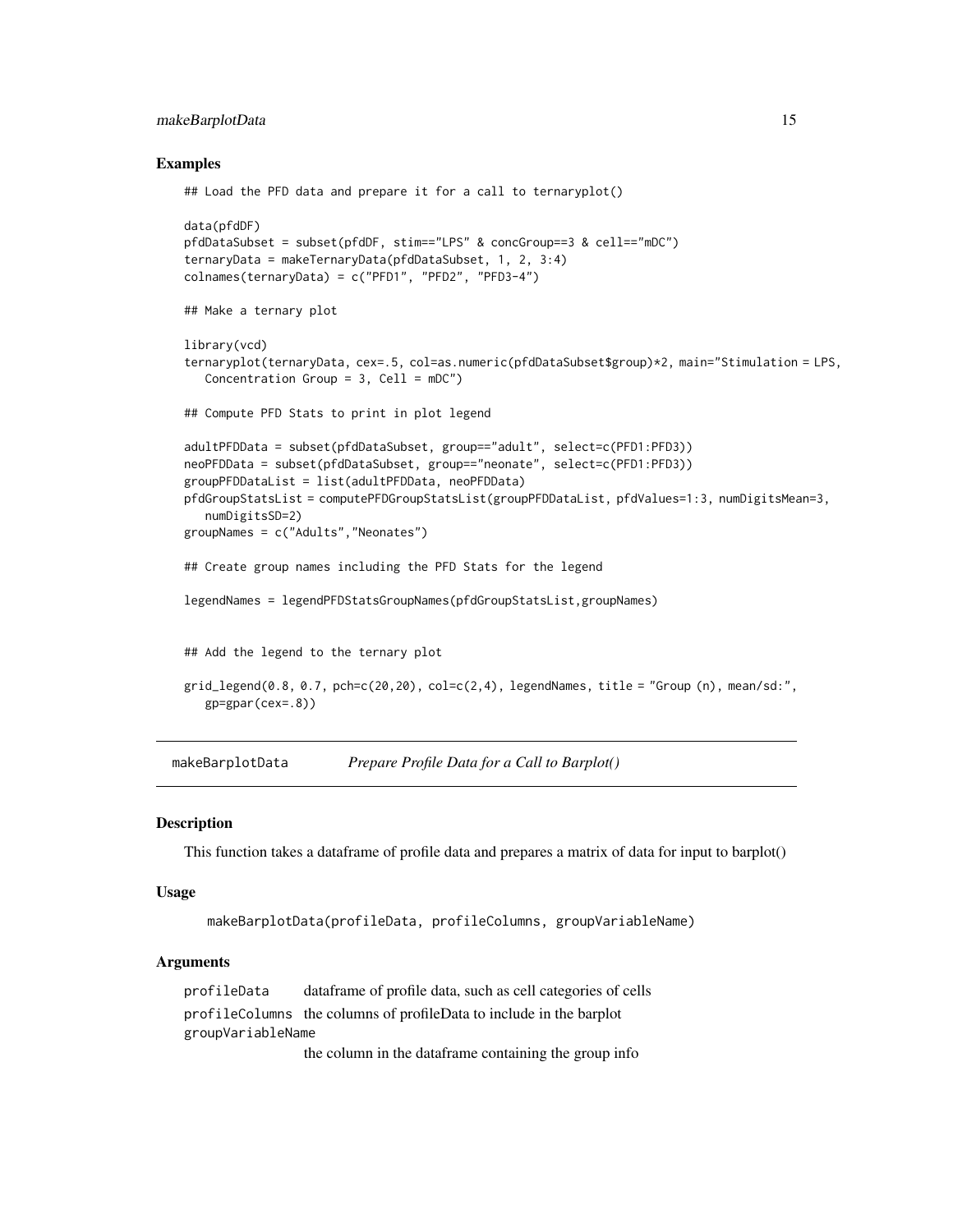# Value

a matrix whose rows represent different profile categories and whose columns represent different groups. Each cell in the matrix contains the mean value for the group for a given profile category. For profile data with 16 cytokine combinations for each of 2 groups, the matrix returned with have dimensions (16,2).

# Author(s)

N. Hawkins, Fred Hutchinson Cancer Research Center, Seattle, WA

#### See Also

[GroupListBoxplot](#page-10-1)

# Examples

```
data(profileDF)
profileDataSubset = subset(profileDF, stim=="LPS" & concGroup==3 & cell=="mDC")
profileColumns = 1:16
barplotData = makeBarplotData(profileDataSubset, profileColumns, groupVariableName="group")
barplotDataWithLegend = cbind(barplotData, NA, NA)
barColors = gray(0:15/15)[16:1]
barplot(barplotDataWithLegend, col=barColors, main="Stimulation = LPS
  Concentration Group = 3
  Cell = mDC")legendNames = rownames(barplotData)
legend(2.75, 100, legend=legendNames[16:1], col=barColors[16:1], cex=.8, pch=20)
```
makeDataList *Prepare Data in a Data Frame for a Call to GroupListBoxplot()*

#### Description

This function makes a list of data, where each item of the list is a data frame and contains data for a group. The list can be used as input for a call to GroupListBoxplot().

#### Usage

```
makeDataList(theData, groupVariableName, columnsToKeep)
```
#### **Arguments**

| theData           | data. frame containing data for 1 or more groups                                            |
|-------------------|---------------------------------------------------------------------------------------------|
| groupVariableName |                                                                                             |
|                   | character; name of the column in the Data identifying group                                 |
| columnsToKeep     | numeric vector specifying the column numbers in the Data to include in the list<br>of data. |

<span id="page-15-0"></span>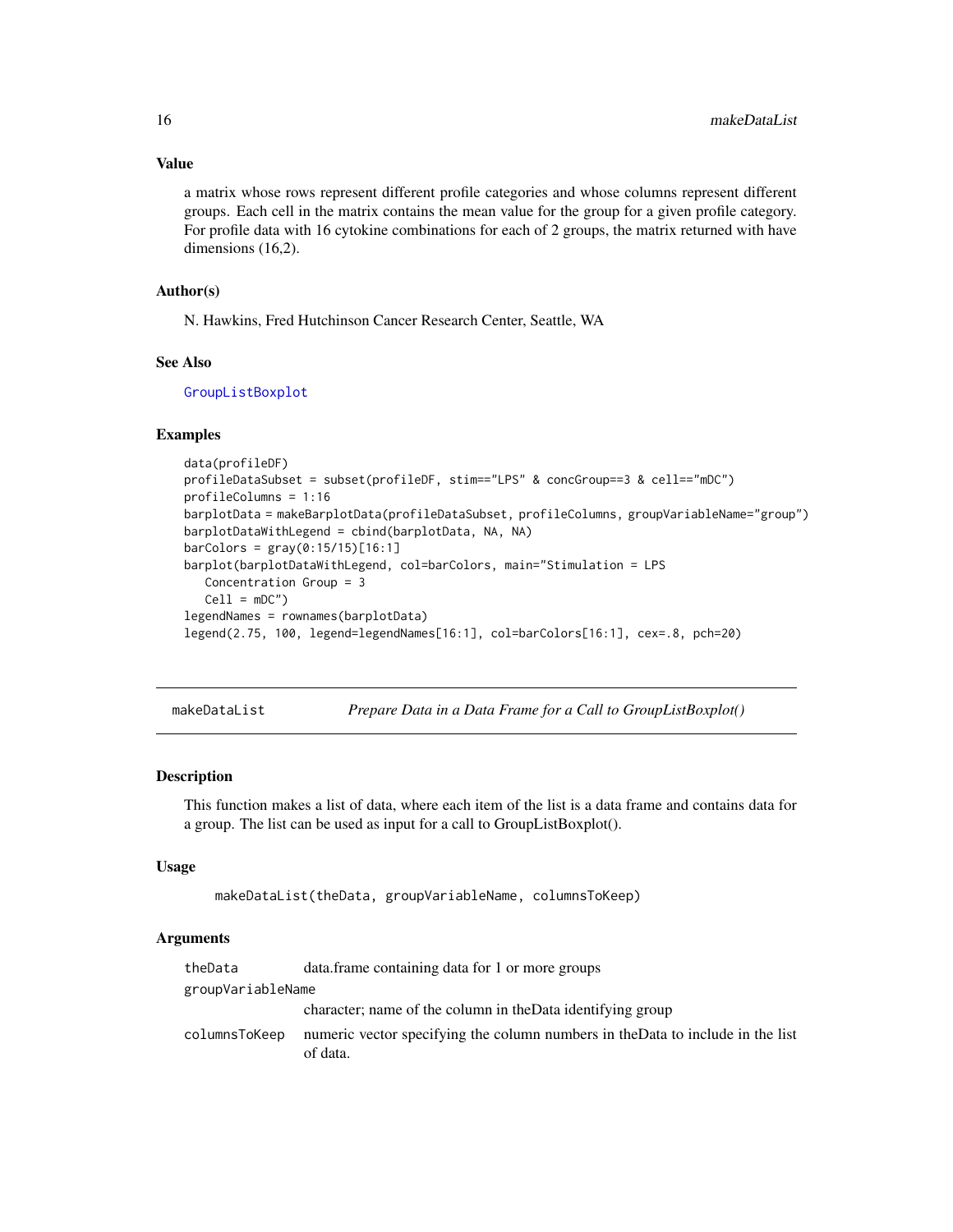# <span id="page-16-0"></span>makeTernaryData 17

# Value

a list; each item of the list is a data frame and contains data for a group. The rows of each data frame are for subject. The cols of each data frame represent categories to be plotted on the x-axis.

#### Author(s)

N. Hawkins, Fred Hutchinson Cancer Research Center, Seattle, WA

#### See Also

[GroupListBoxplot](#page-10-1)

#### Examples

```
# Load the data
data(marginalDF)
marginalDataSubset = subset(marginalDF, stim=="LPS" & concGroup==3 & cell=="mDC")
# Make a data list
dataList = makeDataList(marginalDataSubset, "group", 1:5)
# Make a plot using the data list
GroupListBoxplot(dataList, xlabel="Cytokine", ylabel="Percent of All Cells",
  xAxisLabels=c("TNFa","IL6","IL12","IFNa","AnyMarker"),
  mainTitle="Stimulation = LPS and Concentration Group = 3 and Cell = mDC",
  legendGroupNames=c("Adults","Neonates"), pointColor=c(2,4), testTitleCEX=.8, nCEX=.8,
```
pCEX=.8, legendColor=c(2,4), legendCEX=.7)

makeTernaryData *Prepare PFD Data for a Call to ternaryplot()*

# **Description**

This function takes a dataframe of polyfunctional degree (pfd) data and prepares a matrix with 3 columns (egs. PFD1,PFD2,PFD3, or PFD1-2, PFD3-4, PFD5-6) to use as input to ternaryplot() in the vcd pkg. If multiple columns are specified for one of the three columns, the percentages for the multiple columns will be summed.

#### Usage

```
makeTernaryData(pfdData, columns1, columns2, columns3,
  columnNames=c("PFD=1","PFD=2","PFD=3"))
```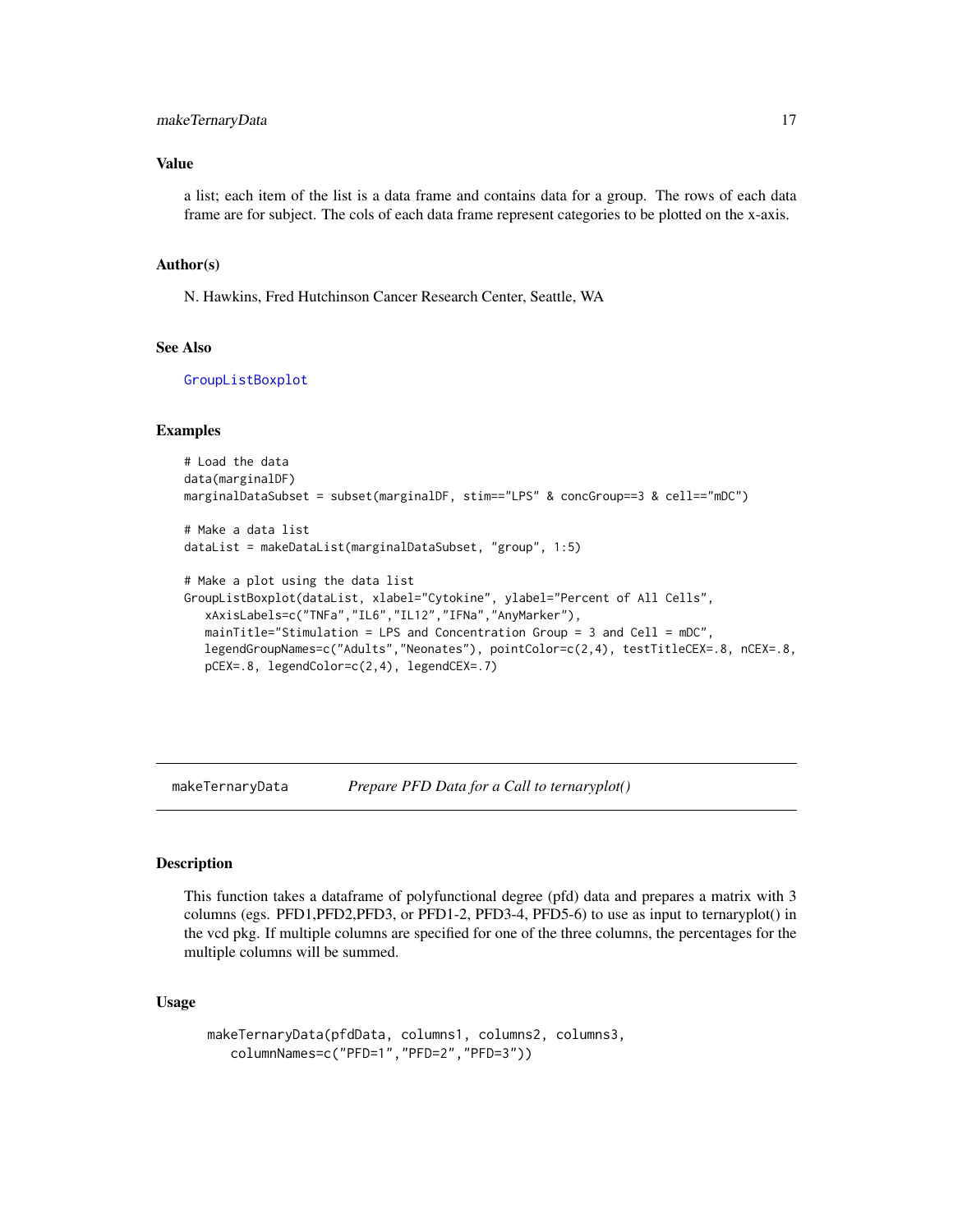#### <span id="page-17-0"></span>**Arguments**

| pfdData     | data frame containing data for 1 or more groups                            |
|-------------|----------------------------------------------------------------------------|
| columns1    | numeric; column(s) of pfd data to place in the first column of the matrix  |
| columns2    | numeric; column(s) of pfd data to place in the second column of the matrix |
| columns3    | numeric; column(s) of pfd data to place in the third column of the matrix  |
| columnNames | (optional) character vector of names for the three columns of the matrix   |

#### Value

matrix of 3 columns; rows  $=$  subjects, cols  $=$  data for each point on the triangle

# Author(s)

N. Hawkins, Fred Hutchinson Cancer Research Center, Seattle, WA

# See Also

#### [StackedData](#page-28-1)

#### Examples

## Load the PFD Data to plot in a ternary plot

```
data(pfdDF)
pfdDataSubset = subset(pfdDF, stim=="LPS" & concGroup==3 & cell=="mDC")
## Prepare the PFD Data for a call to ternaryplot()
ternaryData = makeTernaryData(pfdDataSubset, 1, 2, 3:4)
colnames(ternaryData) = c("PFD1", "PFD2", "PFD3-4")
## Make the ternary plot
library(vcd)
ternaryplot(ternaryData, cex=.5, col=as.numeric(pfdDataSubset$group)*2, main="Stimulation = LPS,
  Concentration Group = 3, Cell = mDC")
## Prepare a legend with group stats
adultPFDData = subset(pfdDataSubset, group=="adult", select=c(PFD1:PFD3))
neoPFDData = subset(pfdDataSubset, group=="neonate", select=c(PFD1:PFD3))
groupPFDDataList = list(adultPFDData, neoPFDData)
pfdGroupStatsList = computePFDGroupStatsList(groupPFDDataList, pfdValues=1:3, numDigitsMean=3,
  numDigitsSD=2)
groupNames = c("Adults","Neonates")
legendNames = legendPFDStatsGroupNames(pfdGroupStatsList,groupNames)
grid\_legend(0.8, 0.7, pch=c(20, 20), col=c(2, 4), legendNames, title = "Group (n), mean/sd:",gp=gpar(cex=.8))
```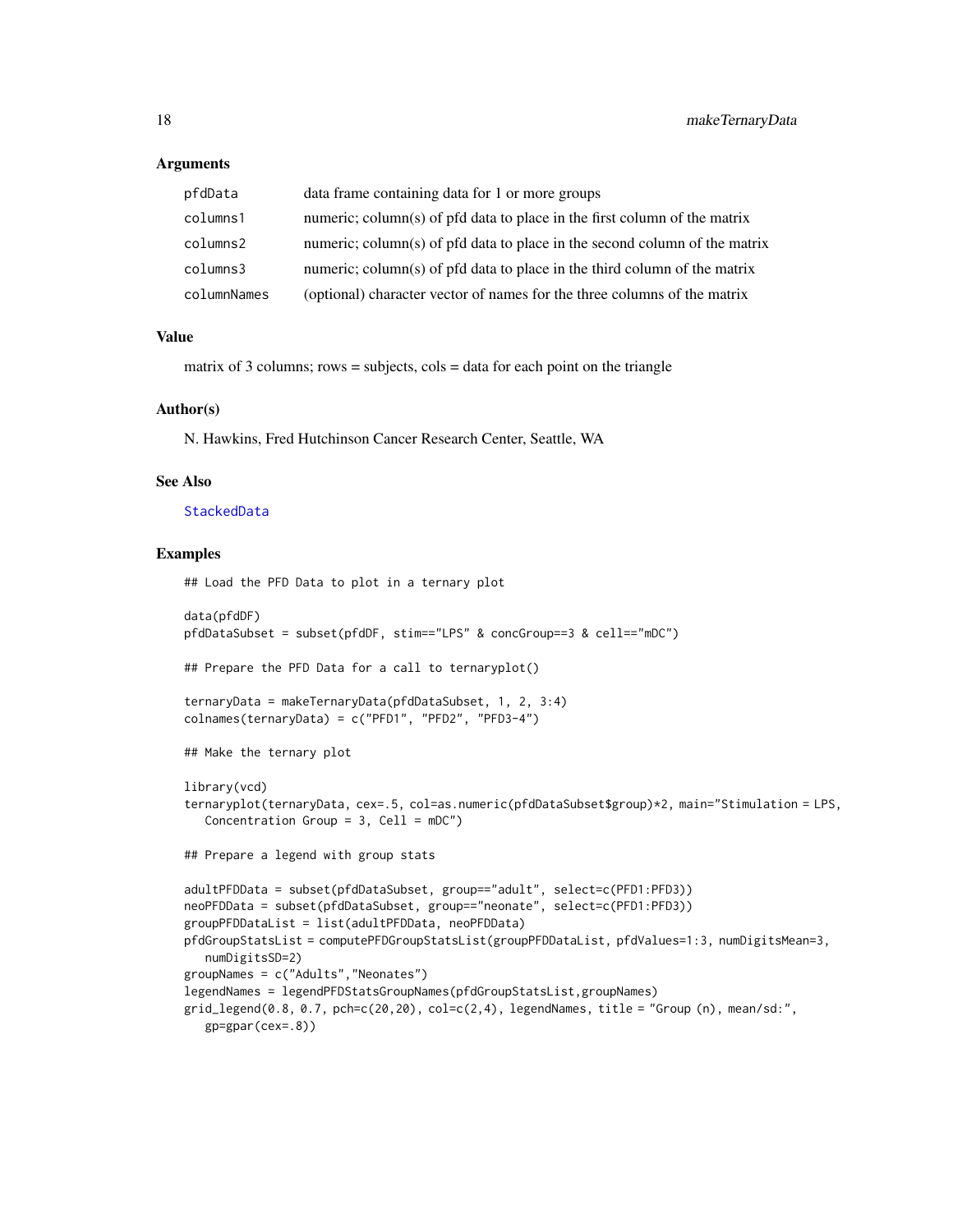<span id="page-18-0"></span>marginalData-methods *Method marginalData from Class "StackedData"*

# <span id="page-18-1"></span>Description

This function is a method of the StackedData class which can retrieve the marginalData from a StackedData object or which can assign the marginalData data slot of a StackedData object.

# Usage

```
# Get the marginal data from a StackedData object
  marginalData(object)
  # Set the marginal data slot of a StackedData object
  ## S4 replacement method for signature 'StackedData'
marginalData(object) <- value
```
#### Arguments

| object | an object of the StackedData class |
|--------|------------------------------------|
| value  | a replacement value                |

# Value

data frame of marginal data.

#### Methods

signature(object="StackedData") Get the value of the marginalData slot in the stackedDataObject.

signature(object = "StackedData", value = "data.frame") Set the value of the marginalData slot in the stackedDataObject.

#### Author(s)

N. Hawkins, Fred Hutchinson Cancer Research Center, Seattle, WA

# See Also

[StackedData](#page-28-1), [marginalData](#page-18-1)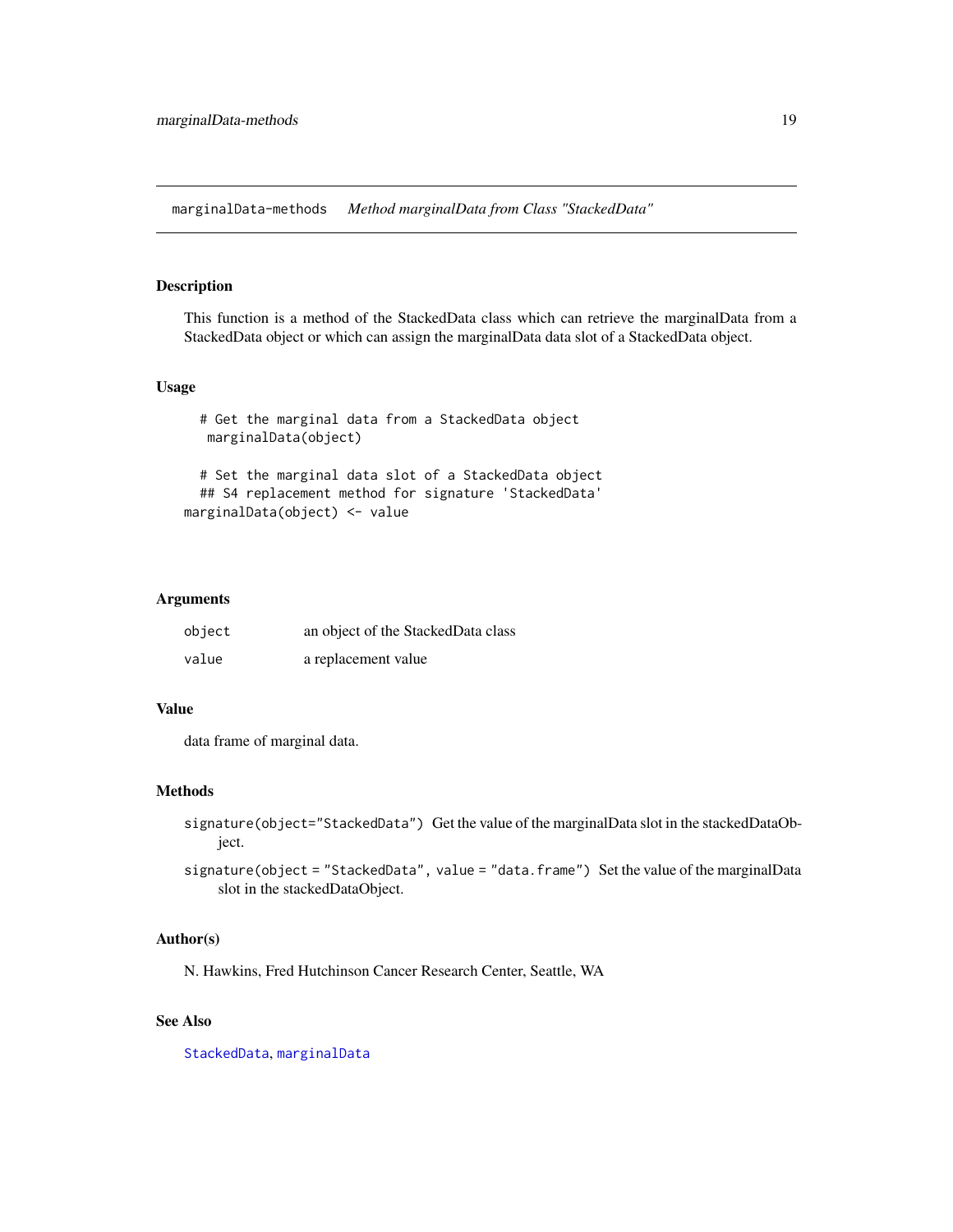# Examples

```
# Load the marginal data and set the marginal data slot
data(marginalDF)
# Create a stacked data object
stackedDataObject = new("StackedData")
# Set the marginal data slot
marginalData(stackedDataObject) = marginalDF
```

```
# Get the marginal data from the stacked data object
marginalData = marginalData(stackedDataObject)
```
marginalDF *An example of marginalData*

# Description

The marginal data computed from the adultsNeonates data.

# Usage

```
data(marginalDF)
```
#### Value

data frame; There are (n+1) columns in the data frame for the marginal percentages; one col for each marker and 1 col for "anyMarker", which is the sum of the individual marker cols. The data frame also has cols of 'demographic' data describing each row of percentages.

# Author(s)

N. Hawkins, Fred Hutchinson Cancer Research Center, Seattle, WA

# See Also

[StackedData](#page-28-1)

# Examples

# Load marginal data data(marginalDF)

<span id="page-19-0"></span>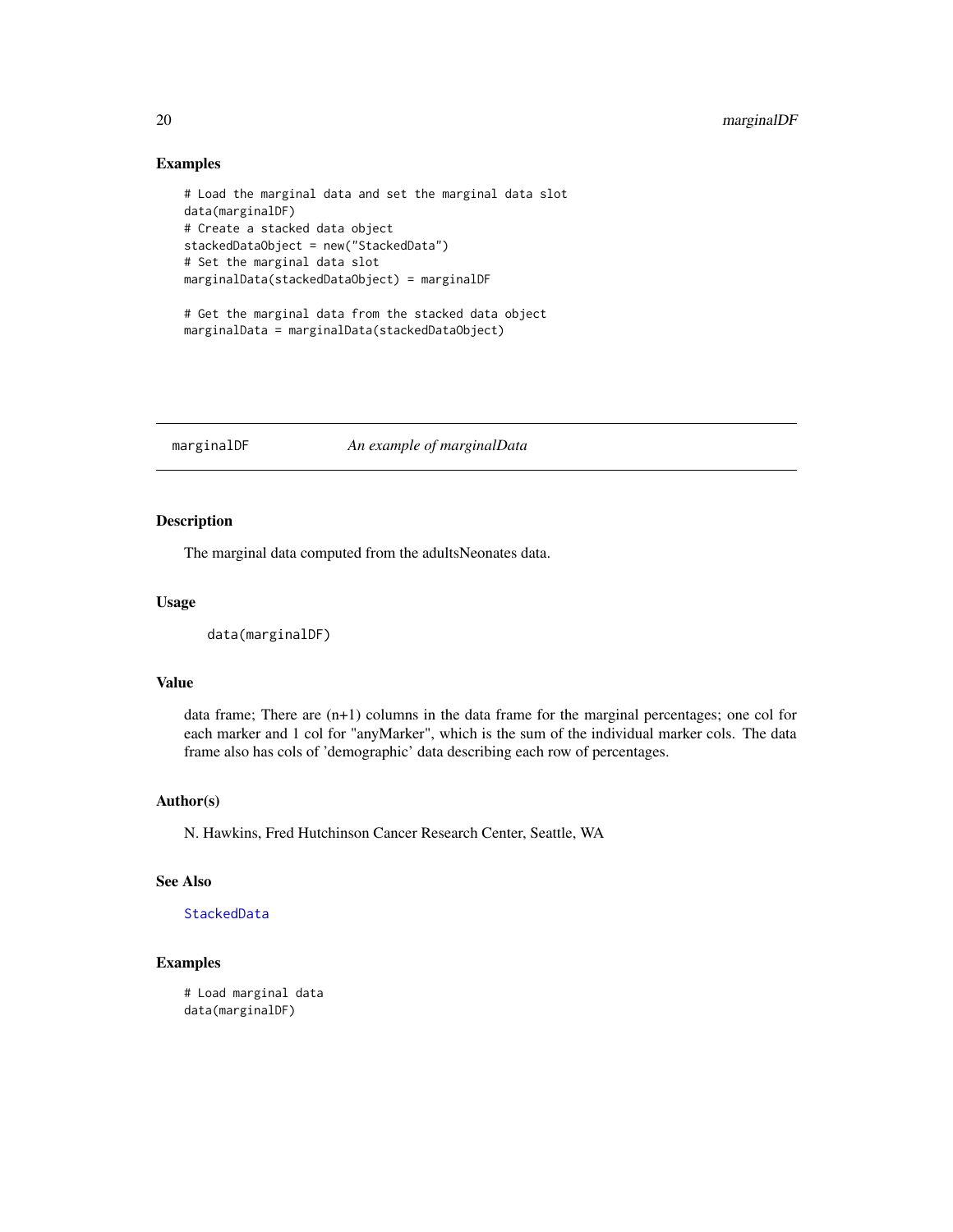<span id="page-20-0"></span>

# Description

The markers data created to match the order of the marker combinations in each subset of interest in the adultsNeonates data.

#### Usage

```
data(markerMatrix)
```
# Value

matrix of 0's and 1's; rows = marker combinations,  $\text{cols}$  = marker names.

# Author(s)

N. Hawkins, Fred Hutchinson Cancer Research Center, Seattle, WA

# See Also

[StackedData](#page-28-1)

# Examples

# Load marker data data(markerMatrix)

markers-methods *Method markers from Class "StackedData"*

# <span id="page-20-1"></span>Description

This function is a method of the StackedData class which retrieves the markers from a StackedData object or which assigns the markers data slot of a StackedData object.

#### Usage

```
# Get the marker matrix from a StackedData object.
  markers(object)
   # Set the marker matrix slot of a StackedData object.
   ## S4 replacement method for signature 'StackedData'
markers(object) <- value
```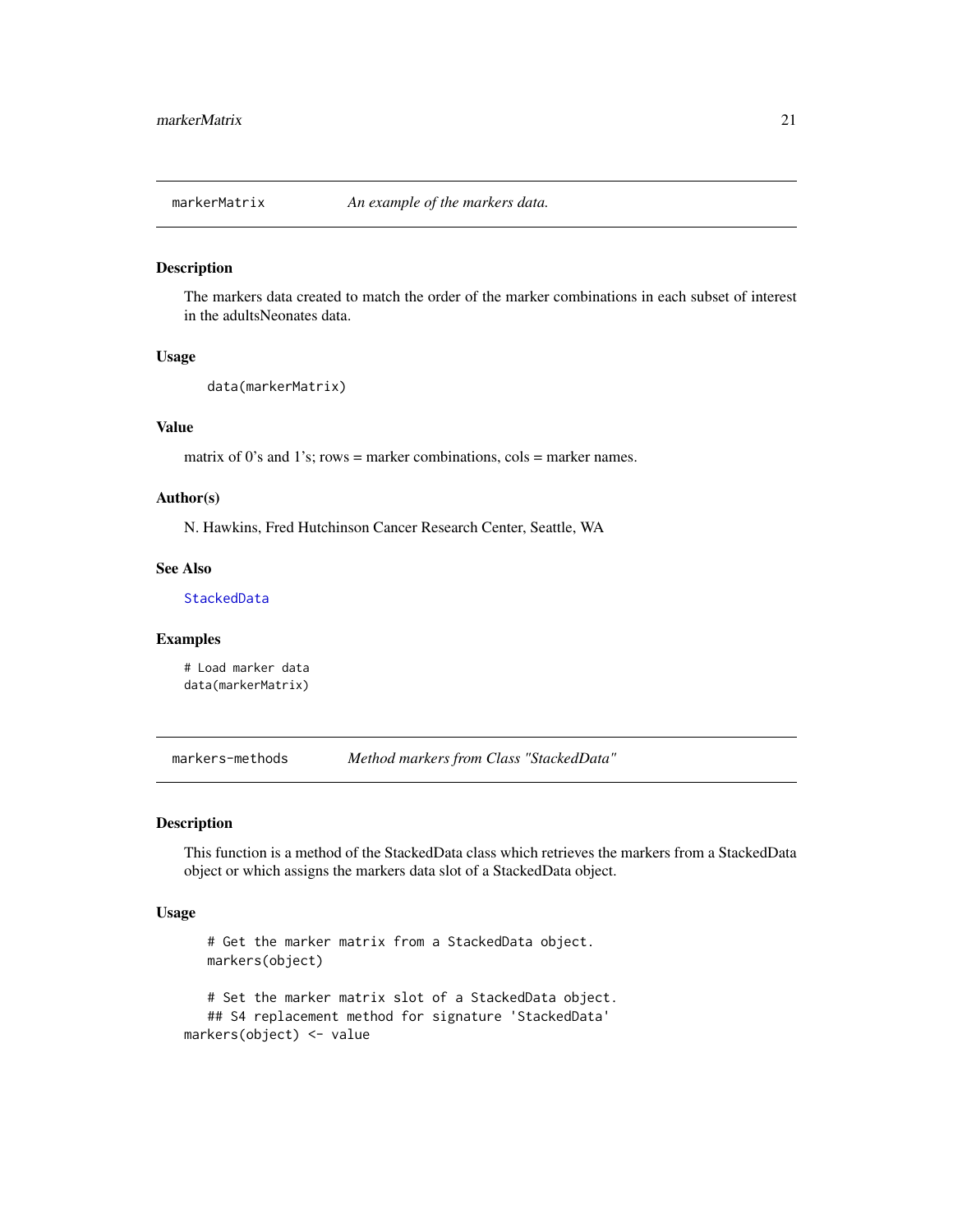#### <span id="page-21-0"></span>**Arguments**

| object | an object of the StackedData class |
|--------|------------------------------------|
| value  | a replacement value                |

# Value

matrix of markers data.

#### Methods

```
signature(object = "StackedData") Get the marker matrix from the object.
```
signature(object = "StackedData", value = "matrix") Set the value of the markers data slot in the object.

# Author(s)

N. Hawkins, Fred Hutchinson Cancer Research Center, Seattle, WA

#### See Also

[StackedData](#page-28-1), [markers](#page-20-1)

# Examples

```
# Load the marker data and set the marker data slot
data(markerMatrix)
```

```
# Create a stacked data object
stackedDataObject = new("StackedData")
```

```
# Set the marker data slot
markers(stackedDataObject) = markerMatrix
```

```
# Get the marker data from the stacked data object
markers = markers(stackedDataObject)
```
pfdData-methods *Method pfdData from Class "StackedData"*

# <span id="page-21-1"></span>Description

This function is a method of the StackedData class which retrieves the pfdData from a StackedData object or which assigns the pfdData data slot of a StackedData object.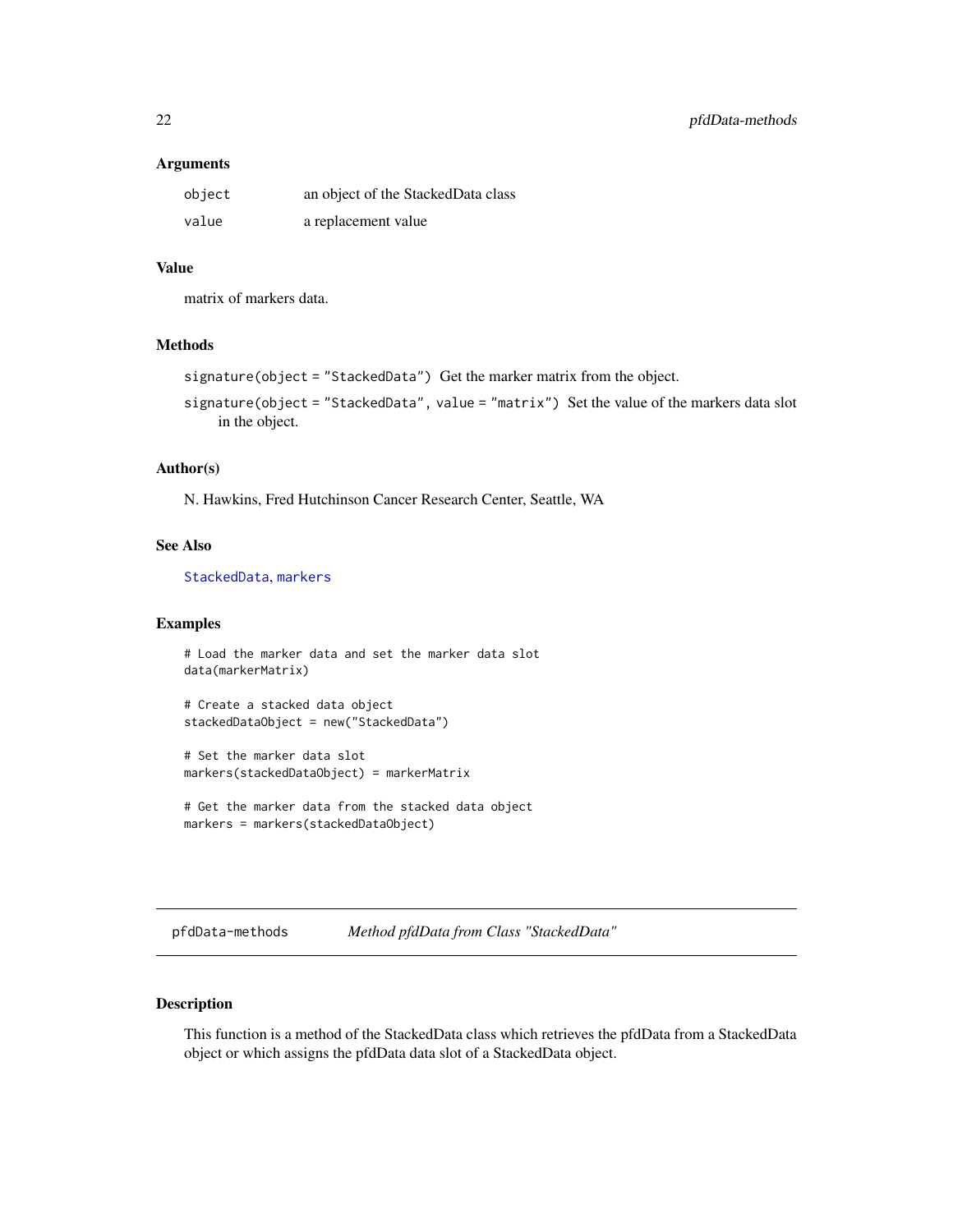# <span id="page-22-0"></span>pfdData-methods 23

# Usage

```
# Get the pfdData from a StackedData object.
   pfdData(object)
   # Set the pfdData slot of a StackedData object.
   ## S4 replacement method for signature 'StackedData'
pfdData(object) <- value
```
# Arguments

| object | an object of the StackedData class |
|--------|------------------------------------|
| value  | a replacement value                |

# Value

data frame of pfd data.

# Methods

```
signature(object = "StackedData") Get the pfdData from the object.
```

```
signature(object = "StackedData", value = "data.frame") Set the value of the pfdData slot
    in the object.
```
# Author(s)

N. Hawkins, Fred Hutchinson Cancer Research Center, Seattle, WA

# See Also

[StackedData](#page-28-1), [pfdData](#page-21-1)

```
# Load the pfd data and set the pfd data slot
data(pfdDF)
```

```
# Create a stacked data object
stackedDataObject = new("StackedData")
```

```
# Set the pfd data slot
pfdData(stackedDataObject) = pfdDF
```

```
# Get the pfd data from the stacked data object
pfdData = pfdData(stackedDataObject)
```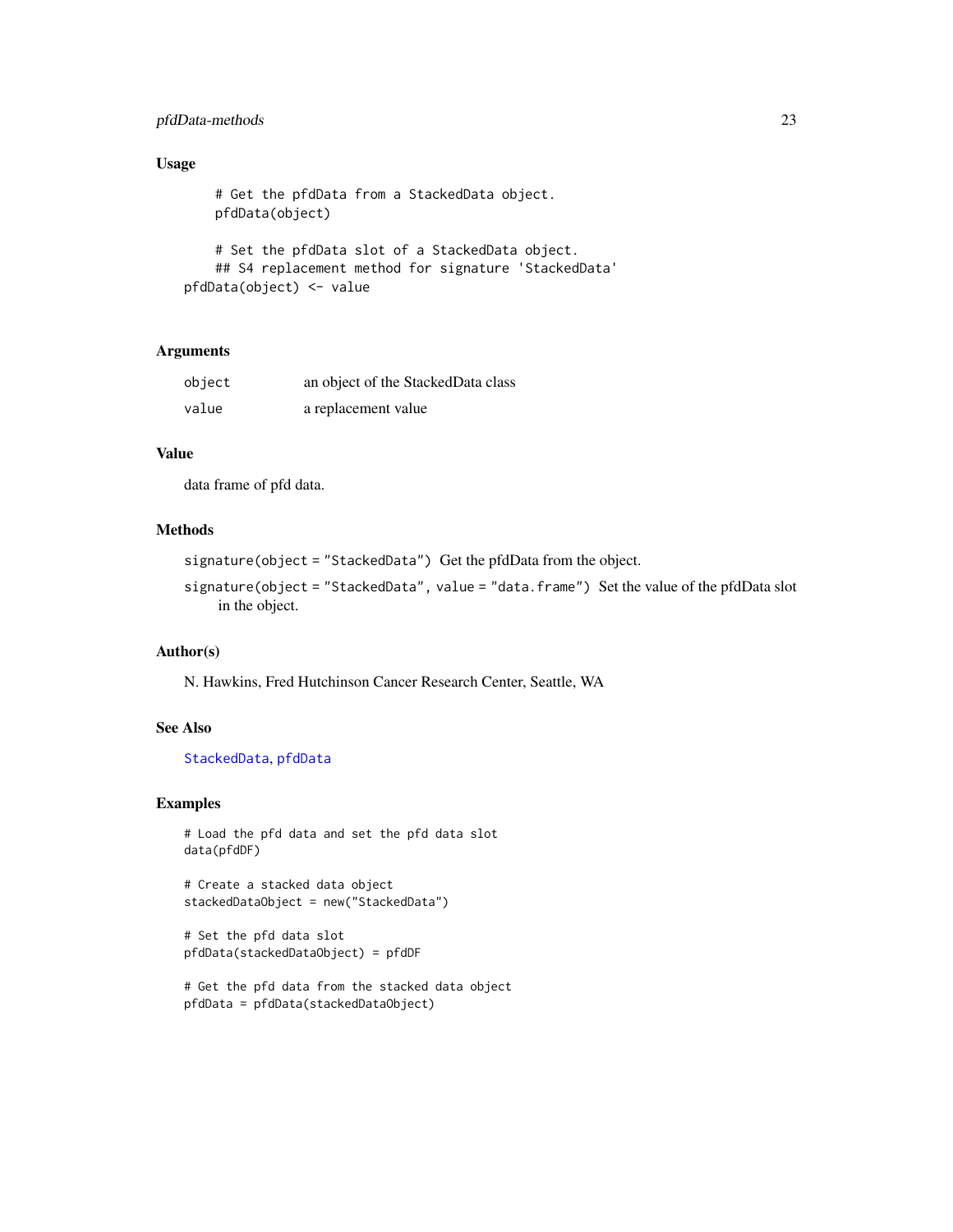<span id="page-23-0"></span>

#### Description

The polyfunctional degree (pfd) data computed from the adultsNeonates data.

#### Usage

data(pfdDF)

# Value

data frame; The data frame contains n columns of PFD percentages of reactive cells, where n is the number of markers in the data set, as well as 'demographic' data for each row of percentages. PFD=1 refers to the percentages of reactive cells which are producing only one marker, irregardless of which marker. PFD=2 refers to cells which are producing exactly two markers. Similarly, up to PFD=n markers.

# Author(s)

N. Hawkins, Fred Hutchinson Cancer Research Center, Seattle, WA

# See Also

[StackedData](#page-28-1)

#### Examples

# Load pfd data data(pfdDF)

pfdPartsData-methods *Method pfdPartsData from Class "StackedData"*

# <span id="page-23-1"></span>Description

This function is a method of the StackedData class which retrieves the pfdPartsData from a Stacked-Data object or which assigns the pfdPartsData data slot of a StackedData object.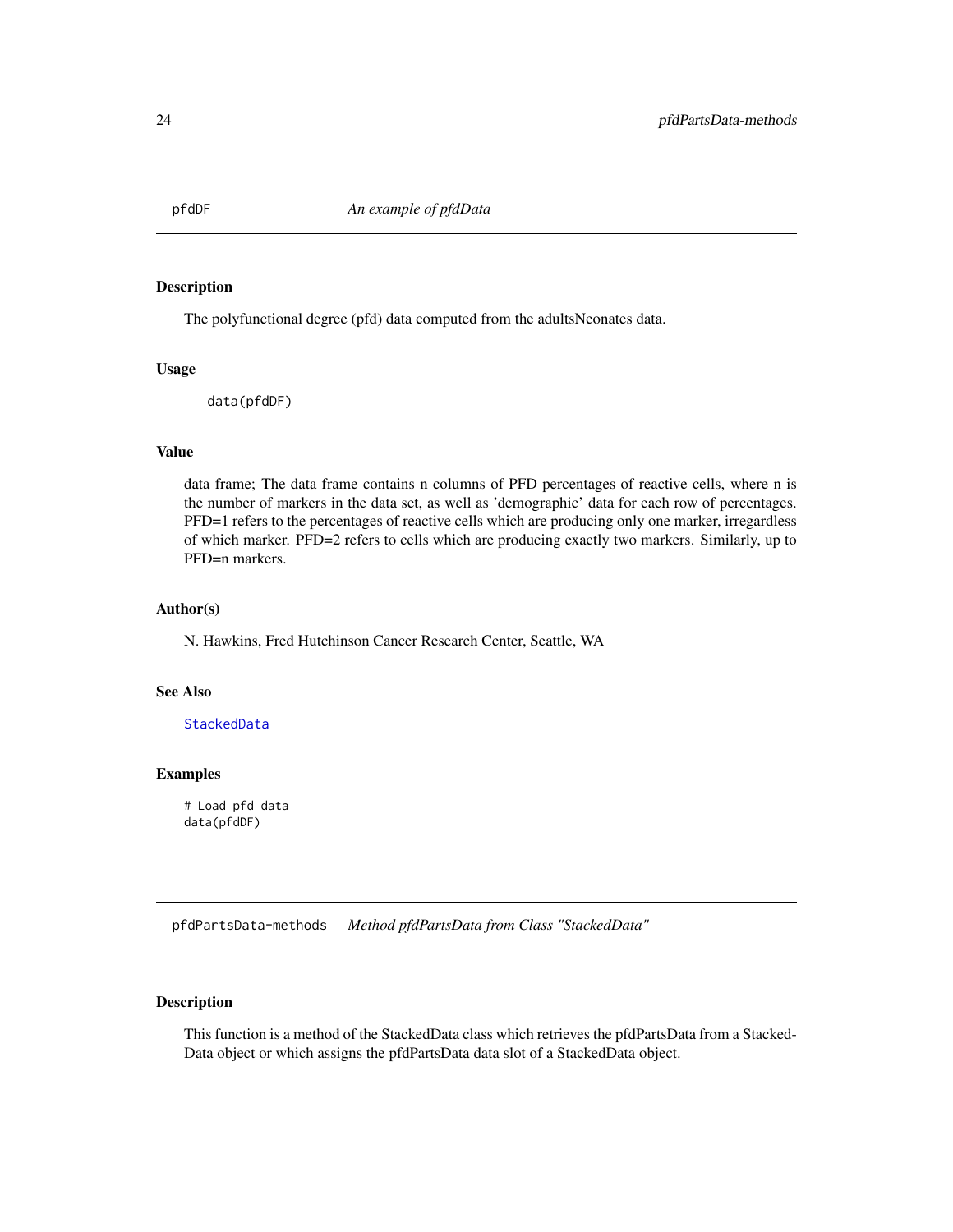# <span id="page-24-0"></span>pfdPartsData-methods 25

# Usage

```
# Get the pfdPartsData from a Stacked Data object.
   pfdPartsData(object)
   # Set the pfdPartsData of a Stacked Data object.
   ## S4 replacement method for signature 'StackedData'
pfdPartsData(object) <- value
```
# Arguments

| object | an object of the StackedData class |
|--------|------------------------------------|
| value  | a replacement value                |

# Value

a list. Each element of the list is a data frame containing the component percents for a given degree of polyfunctionality (PFD), except for the max PFD since there is only one possible combination for the max PFD.

# Methods

```
signature(object = "StackedData") Get the pfdPartsData from the object.
```

```
signature(object = "StackedData", value = "list") Set the value of the pfdPartsData slot in
    the object.
```
#### Author(s)

N. Hawkins, Fred Hutchinson Cancer Research Center, Seattle, WA

#### See Also

[StackedData](#page-28-1), [pfdPartsData](#page-23-1)

```
# Load the pfdParts data and set the pfdParts data slot
data(pfdPartsList)
```

```
# Create a stacked data object
stackedDataObject = new("StackedData")
```

```
# Set the pfdParts data slot
pfdPartsData(stackedDataObject) = pfdPartsList
```

```
# Get the pfd parts data
pfdPartsData = pfdPartsData(stackedDataObject)
```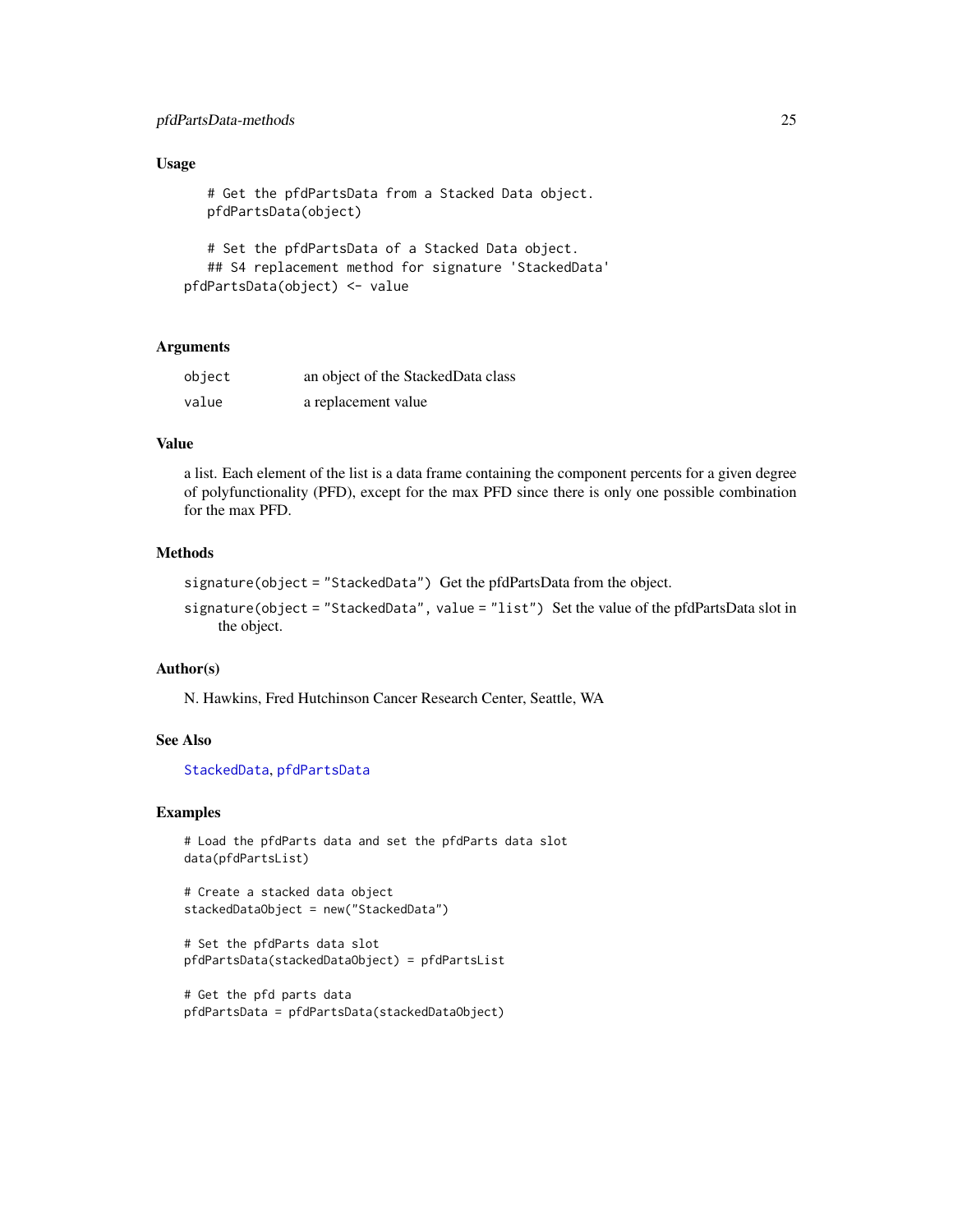<span id="page-25-0"></span>

#### Description

The pfd parts data computed from the adultsNeonates data.

#### Usage

```
data(pfdPartsList)
```
#### Value

a list; pdfPartsData is a list of data frames. The first data frame holds the compositional percentages for PFD=1; that is, of the cells producing only one marker, the percentage of cells which express marker1, the percentage of cells which produce marker2, etc. For example, if there are 4 markers, the data frame for PFD=1 will have a percentage column for each marker, and the sum of those 4 cols will equal 100 The second data frame has n-choose-2 columns of percentages, where n is the number of markers and 2 is the polyfunctional degree; i.e. the 2 in PFD=2. And, so on. The length of the list is (maxPFD-1), since there is only 1 way to achieve maxPFD; that is, all markers are positive when PFD=maxPFD. Each data frame also contains 'demographic' data describing each row of percentages.

# Author(s)

N. Hawkins, Fred Hutchinson Cancer Research Center, Seattle, WA

#### See Also

[StackedData](#page-28-1)

#### Examples

```
# Load pfd parts data
data(pfdPartsList)
```
profileData-methods *Method profileData from Class "StackedData"*

#### <span id="page-25-1"></span>Description

This function is a method of the StackedData class which retrieves the profileData from a Stacked-Data object or which assigns the profileData data slot of a StackedData object.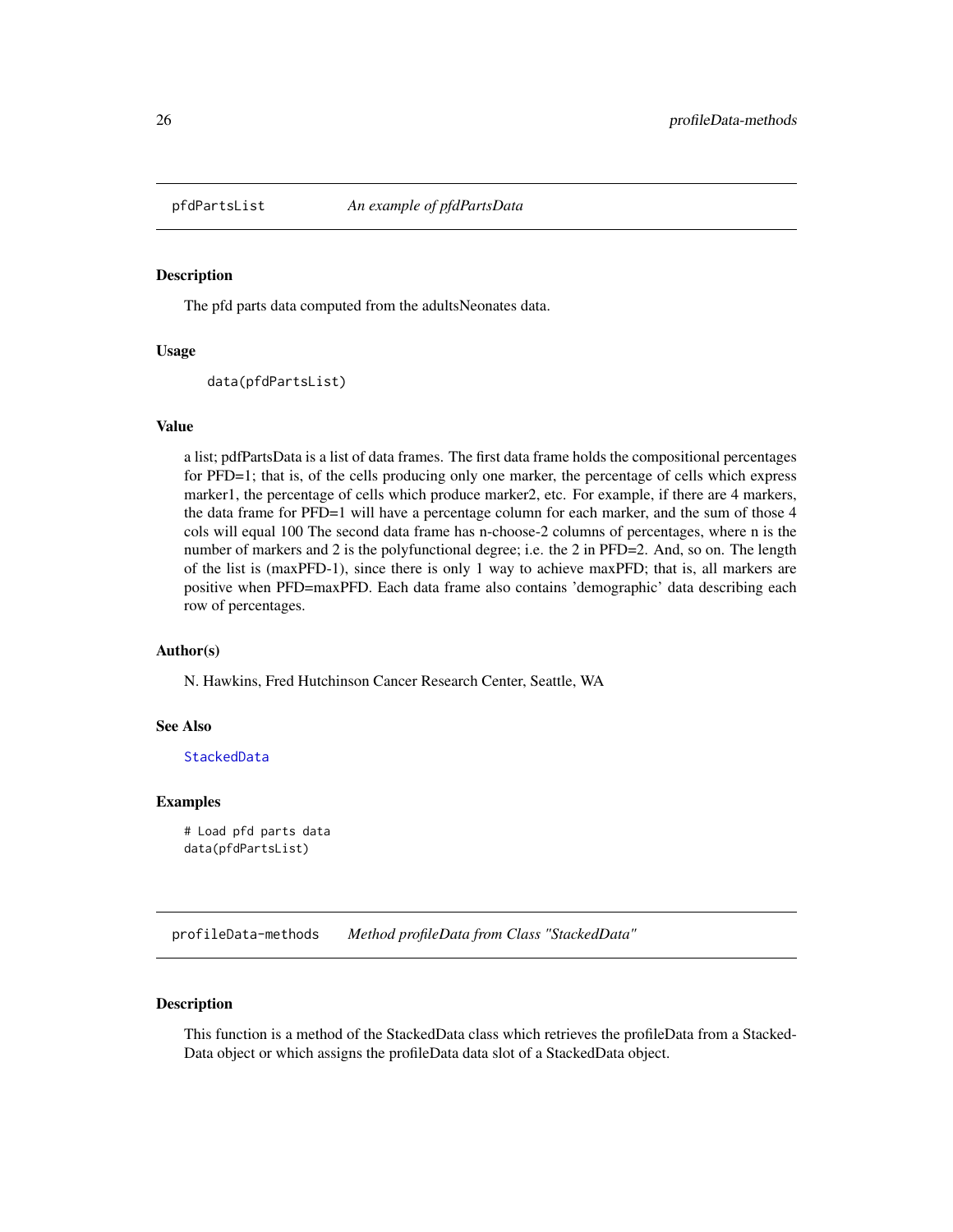# <span id="page-26-0"></span>profileData-methods 27

# Usage

```
# Get the profileData from a StackedData object.
profileData(object)
# Set the profileData slot of a StackedData object.
```

```
## S4 replacement method for signature 'StackedData'
profileData(object) <- value
```
# Arguments

| object | an object of the StackedData class |
|--------|------------------------------------|
| value  | a replacement value                |

# Value

data frame of profile data.

# Methods

signature(object = "StackedData") Get the profileData from the object.

```
signature(object = "StackedData", value = "data.frame") Set the value of the profileData
    slot in the object.
```
#### Author(s)

N. Hawkins, Fred Hutchinson Cancer Research Center, Seattle, WA

# See Also

[StackedData](#page-28-1), [profileData](#page-25-1)

```
# Load the profile data, create a stackedData object and set the profile data slot
data(profileDF)
# Create a stacked data object
stackedDataObject = new("StackedData")
# Set the profile data slot
profileData(stackedDataObject) = profileDF
```

```
# Get the profile data from the stacked data object
profileData = profileData(stackedDataObject)
```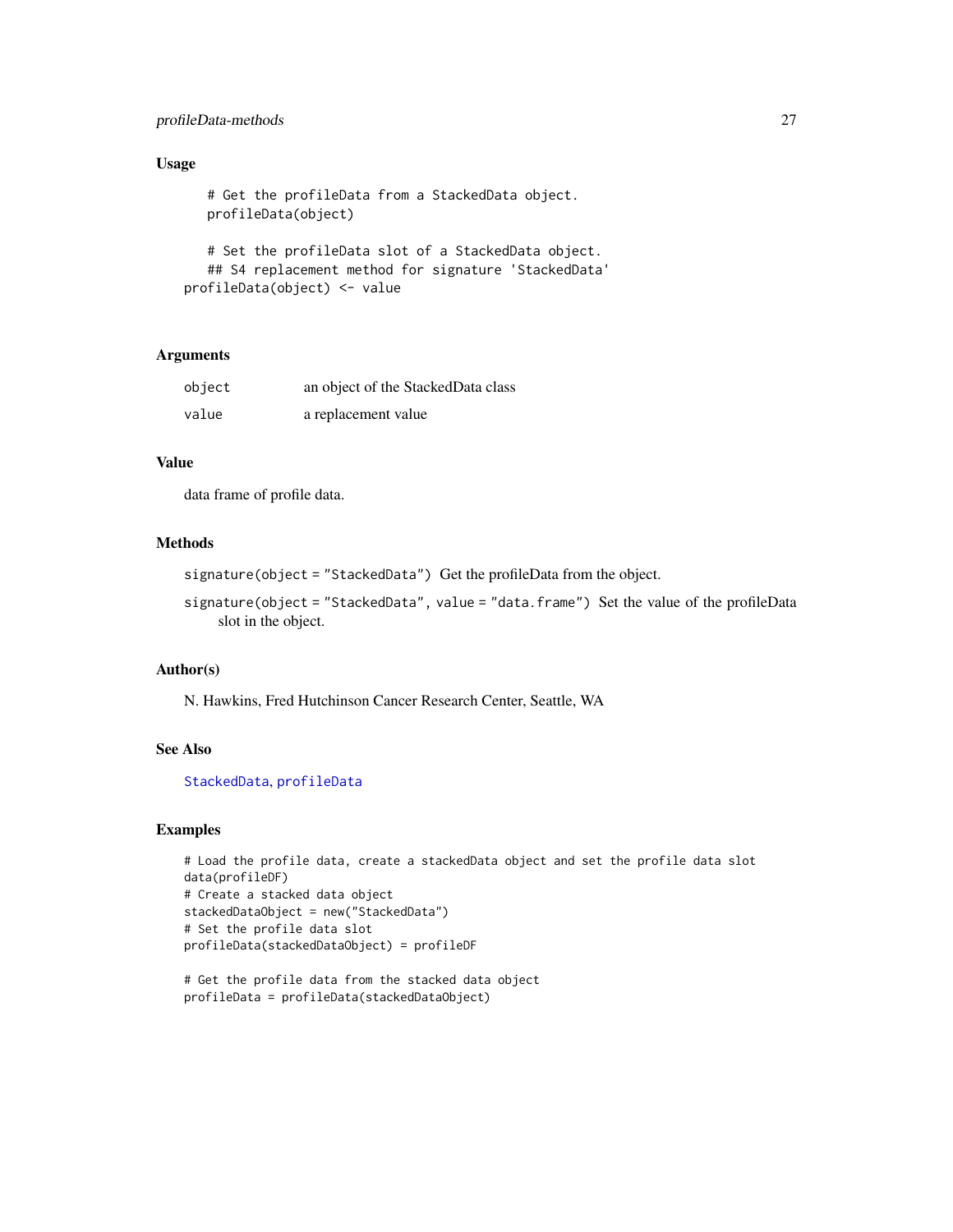<span id="page-27-0"></span>

# Description

The profile data computed from the adultsNeonates data.

# Usage

```
data(profileDF)
```
#### Value

a data frame containing cols for the percentages for each of the marker combinations (the profile percentages), as well as 'demographic' data describing each row of percentages. For example, if there are 4 markers in the data set, there will be 2^4 columns for the profile percentages if all possible combinations are included. If the all-negative combination is excluded, there will be (2^4- 1) cols of profile percentages.

#### Author(s)

N. Hawkins, Fred Hutchinson Cancer Research Center, Seattle, WA

# See Also

[StackedData](#page-28-1)

#### Examples

# Load profile data data(profileDF)

readStackedData-methods

*Method readStackedData from Class "StackedData"*

# Description

This function is a method of the StackedData class which reads a csv file of stacked data into a data frame, which can be stored in the stackedData data slot of a StackedData object. This function is a wrapper for the R base function, read.csv(), for users not so familiar with R.

#### Usage

readStackedData(fileName)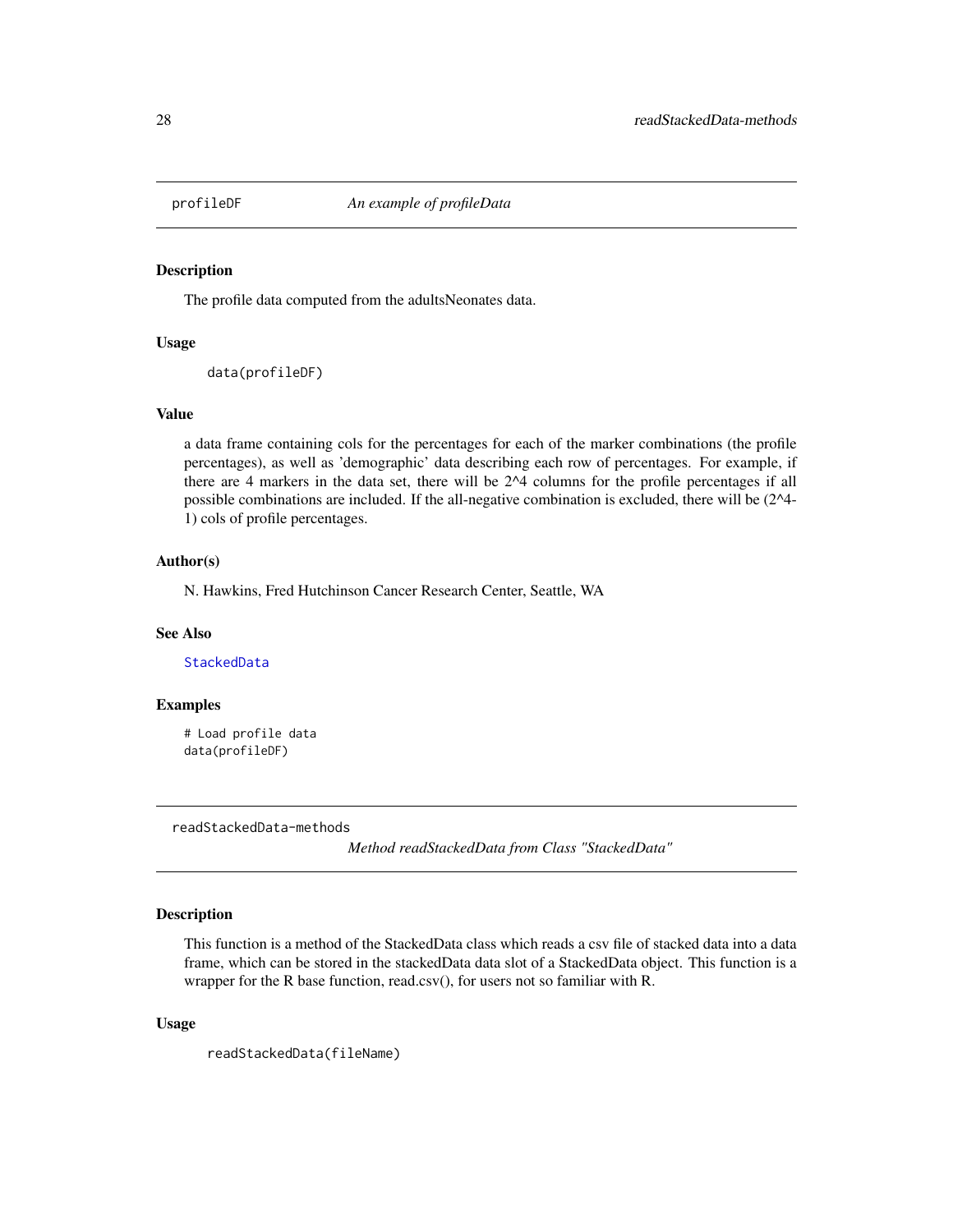# <span id="page-28-0"></span>StackedData-class 29

#### **Arguments**

fileName character; the full name of the file containing stacked data in csv format.

#### Value

data frame of stacked data.

# Methods

signature(fileName = "character") Wrapper function for read.csv() to read a file of stacked data.

# Author(s)

N. Hawkins, Fred Hutchinson Cancer Research Center, Seattle, WA

#### See Also

[StackedData](#page-28-1), [read.csv](#page-0-0)

# Examples

stackedDataFrame = readStackedData(fileName=system.file("extdata","adultsNeonates.csv", package="flowPlots"))

StackedData-class *Class "StackedData"*

# <span id="page-28-1"></span>Description

Stacked data refers to gated data originating from an ICS Flow Cytometry experiment where the marker combinations for a subset of interest, say a given cell type, stimulus, and concentration, are "stacked". A common type of marker is a cytokine. A subset of stacked data could look like this:

| id |                 |  |       |       |               |     | group stim concGroup cell percentAll count totalCount percentReactive<br>cytCombo |  |
|----|-----------------|--|-------|-------|---------------|-----|-----------------------------------------------------------------------------------|--|
|    | a2004 adult LPS |  | 3 mDC | 0.00  | 0             | 700 | 0.000000 TNFa+IL6+IL12+IFNa+                                                      |  |
|    | a2004 adult LPS |  | 3 mDC | 0.43  | 3             | 700 | 0.940625 TNFa+IL6+IL12+IFNa-                                                      |  |
|    | a2004 adult LPS |  | 3 mDC | 0.00  | 0             | 700 | 0.000000 TNFa+IL6+IL12-IFNa+                                                      |  |
|    | a2004 adult LPS |  | 3 mDC | 21.86 | - 153         | 700 | 47.818750 TNFa+IL6+IL12-IFNa-                                                     |  |
|    | a2004 adult LPS |  | 3 mDC | 0.00  | 0             | 700 | 0.000000 TNFa+IL6-IL12+IFNa+                                                      |  |
|    | a2004 adult LPS |  | 3 mDC | 0.29  | $\mathcal{P}$ | 700 | 0.634375 TNFa+IL6-IL12+IFNa-                                                      |  |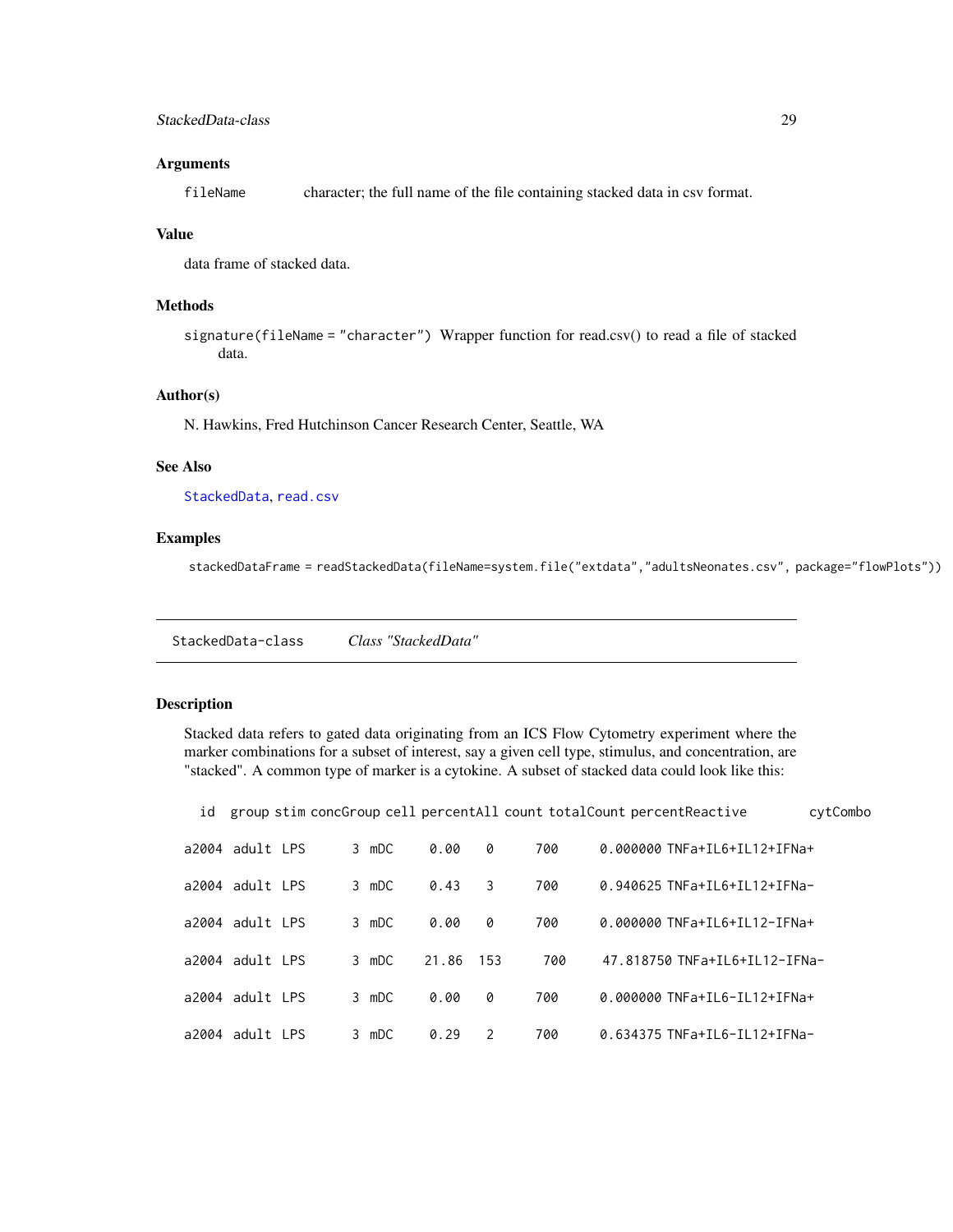| a2004 adult LPS |  | 3 mDC           | 0.00 0 |  | 700 | 0.000000 TNFa+IL6-IL12-IFNa+  |
|-----------------|--|-----------------|--------|--|-----|-------------------------------|
| a2004 adult LPS |  | 3 mDC 19.71 138 |        |  | 700 | 43.115625 TNFa+IL6-IL12-IFNa- |

# Details

The marker combinations in the stacked data should be ordered within each subset of interest (for example: subjectID, celltype, concentration, and stimulation) to match the marker matrix. If the data are not in this order, it should be sorted into this order before using the computeProfileData, computeMarginalData, computePFDData, computePFDPartsData methods. The computeMarkers method can be used to compute the marker matrix used by these methods. If the matrix computed does not match the order of your data, then you can supply your own marker matrix, assign it to the marker data slot of a StackedData object, and then use the 'compute' methods to compute the other types of data.

#### Objects from the Class

Objects can be created by calls of the form:

stackedDataObject = new("StackedData", stackedData=NA, profileData=NA, marginalData=NA, pfdData=NA, pfdPartsData=NA, markers=NA )

# **Slots**

stackedData: "data.frame" of stacked data profileData: "data.frame" of profile data marginalData: "data.frame" of marginal data pfdData: "data.frame" of pfd data pfdPartsData: "list" of "data.frame" 's of pfd parts data markers: "matrix" of marker data

#### Methods

computeMarginalData signature(object = "StackedData", byVarNames = "character", idVarName = "character", percentVarName = "character", groupVarName = "character")

computeMarkers signature(markerNames = "character", includeAllNegativeRow = "logical")

computePFDData signature(object = "StackedData", byVarNames = "character", idVarName = "character", percentVarName = "character", groupVarName = "character")

computePFDPartsData signature(object = "StackedData", byVarNames = "character", idVarName = "character", percentVarName = "character", groupVarName = "character")

computeProfileData signature(object = "StackedData", byVarNames = "character", idVarName = "character", percentVarName = "character", groupVarName = "character") # getters

marginalData signature(object = "StackedData")

markers signature(object = "StackedData")

pfdData signature(object = "StackedData")

pfdPartsData signature(object = "StackedData")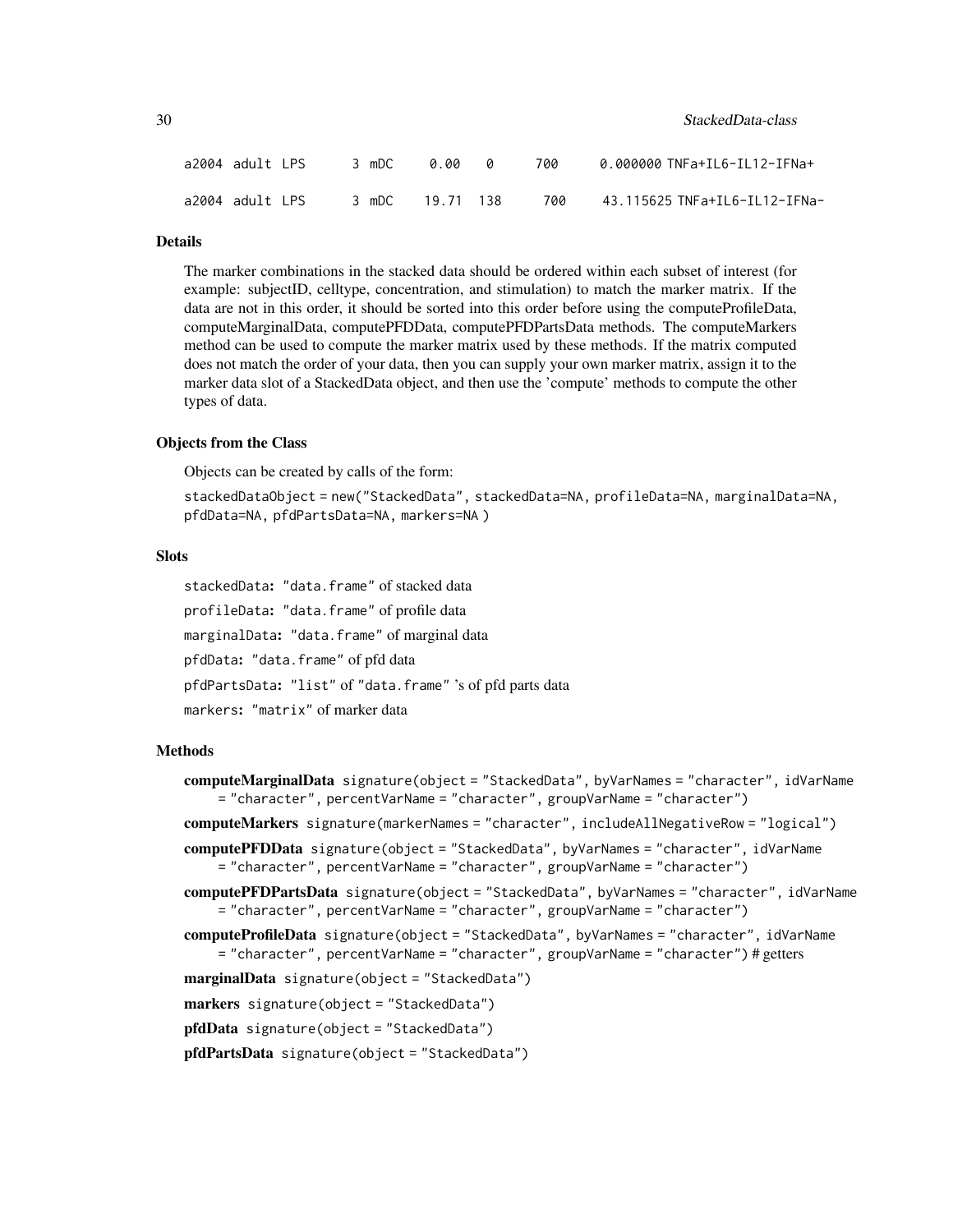```
profileData signature(object = "StackedData")
stackedData signature(object = "StackedData") # setters
marginalData signature(object = "StackedData", value = "data.frame")
markers signature(object = "StackedData", value = "matrix")
pfdData signature(object = "StackedData", value = "data.frame")
pfdPartsData signature(object = "StackedData", value = "list")
profileData signature(object = "StackedData", value = "data.frame")
stackedData signature(object="StackedData", value="data.frame")
```
#### Author(s)

N. Hawkins, Fred Hutchinson Cancer Research Center, Seattle, WA

# See Also

[markers](#page-20-1), [profileData](#page-25-1), [marginalData](#page-18-1), [pfdData](#page-21-1), [pfdPartsData](#page-23-1), [adultsNeonates](#page-1-1)

#### Examples

```
# View the Data Slots in StackedData
showClass("StackedData")
# Load stacked data
data(adultsNeonates)
# Create a stacked data object
stackedDataObject = new("StackedData", stackedData=adultsNeonates)
# Compute the marker data and set the marker data slot
# The marker matrix computed here matches the order of the marker combinations
# in the adultsNeonates stacked data within each subset of interest
markerNames = c("TNFa","IL6","IL12","IFNa")
markers = computeMarkers(markerNames,includeAllNegativeRow=TRUE)
markers(stackedDataObject) = markers
# Compute the profile data and set the profile data slot
byVarNames = c("stim", "concGroup", "cell")
profileData = computeProfileData(stackedDataObject, byVarNames, "id", "percentAll", "group")
profileData(stackedDataObject) = profileData
# Compute the marginal data and set the marginal data slot
byVarNames = c("stim", "concGroup", "cell")
marginalData = computeMarginalData(stackedDataObject, byVarNames, "id", "percentAll", "group")
marginalData(stackedDataObject) = marginalData
# Compute the pfd data and set the pfd data slot
byVarNames = c("stim", "concGroup", "cell")
pfdData = computePFDData(stackedDataObject, byVarNames, "id", "percentAll", "group")
pfdData(stackedDataObject) = pfdData
```
# Compute the pfd parts data and set the pfd parts data slot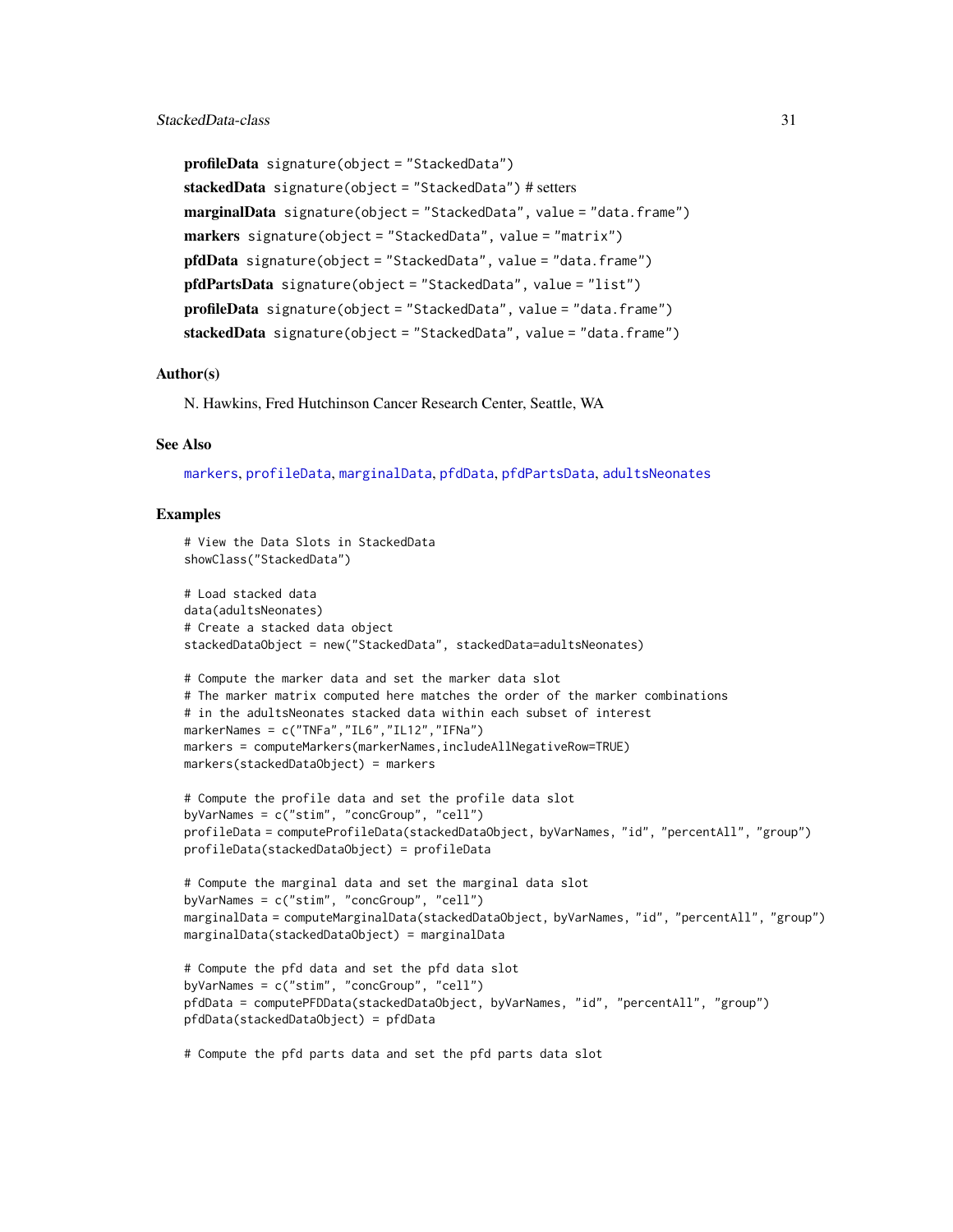```
byVarNames = c("stim", "concGroup", "cell")
pfdPartsData = computePFDPartsData(stackedDataObject, byVarNames, "id", "percentAll", "group")
pfdPartsData(stackedDataObject) = pfdPartsData
# Get the data from the stacked data object
markers = markers(stackedDataObject)
profileData = profileData(stackedDataObject)
marginalData = marginalData(stackedDataObject)
pfdData = pfdData(stackedDataObject)
pfdPartsData = pfdPartsData(stackedDataObject)
```
stackedData-methods *Method stackedData from Class "StackedData"*

#### Description

This function is a method of the StackedData class which retrieves the stackedData from a Stacked-Data object or which assigns the stackedData data slot of a StackedData object.

# Usage

# Get the stacked data from the StackedData object stackedData(object)

```
# Set the stacked data slot of a StackedData object
  ## S4 replacement method for signature 'StackedData'
stackedData(object) <- value
```
# Arguments

| object | an object of the StackedData class |
|--------|------------------------------------|
| value  | a replacement value                |

# Value

data frame of stacked data.

#### Methods

```
signature(object = "StackedData") Get the stackedData from the object.
```

```
signature(object = "StackedData", value = "data.frame") Set the value of the stackedData
    slot in the object.
```
# Author(s)

N. Hawkins, Fred Hutchinson Cancer Research Center, Seattle, WA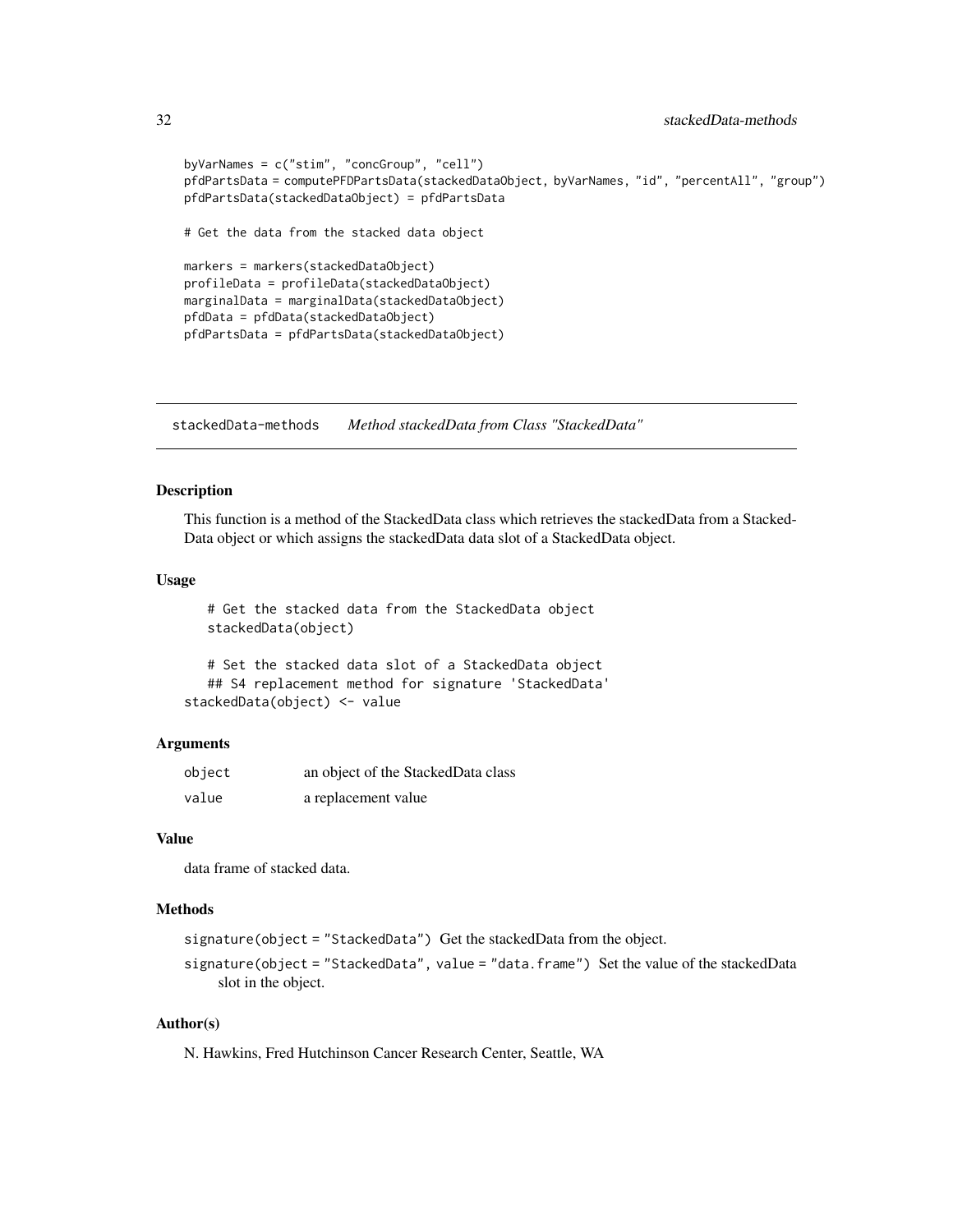# <span id="page-32-0"></span>stackedData-methods 33

# See Also

# [StackedData](#page-28-1)

#### Examples

## Set the stacked data slot WHILE creating a new stacked data object

```
# Load stacked data
data(adultsNeonates)
# Create a stacked data object
stackedDataObject = new("StackedData", stackedData=adultsNeonates)
```
## Set the stacked data slot AFTER creating a new stacked data object

```
# Load stacked data
data(adultsNeonates)
# Create a stacked data object
stackedDataObject = new("StackedData")
# Set the stacked data slot
stackedData(stackedDataObject) = adultsNeonates
```
## Set the stacked data slot after creating a new stacked data object

```
stackedDataFrame = readStackedData(fileName=system.file("extdata","adultsNeonates.csv", package="flowPlots"))
stackedDataObject = new("StackedData")
stackedData(stackedDataObject) = stackedDataFrame
```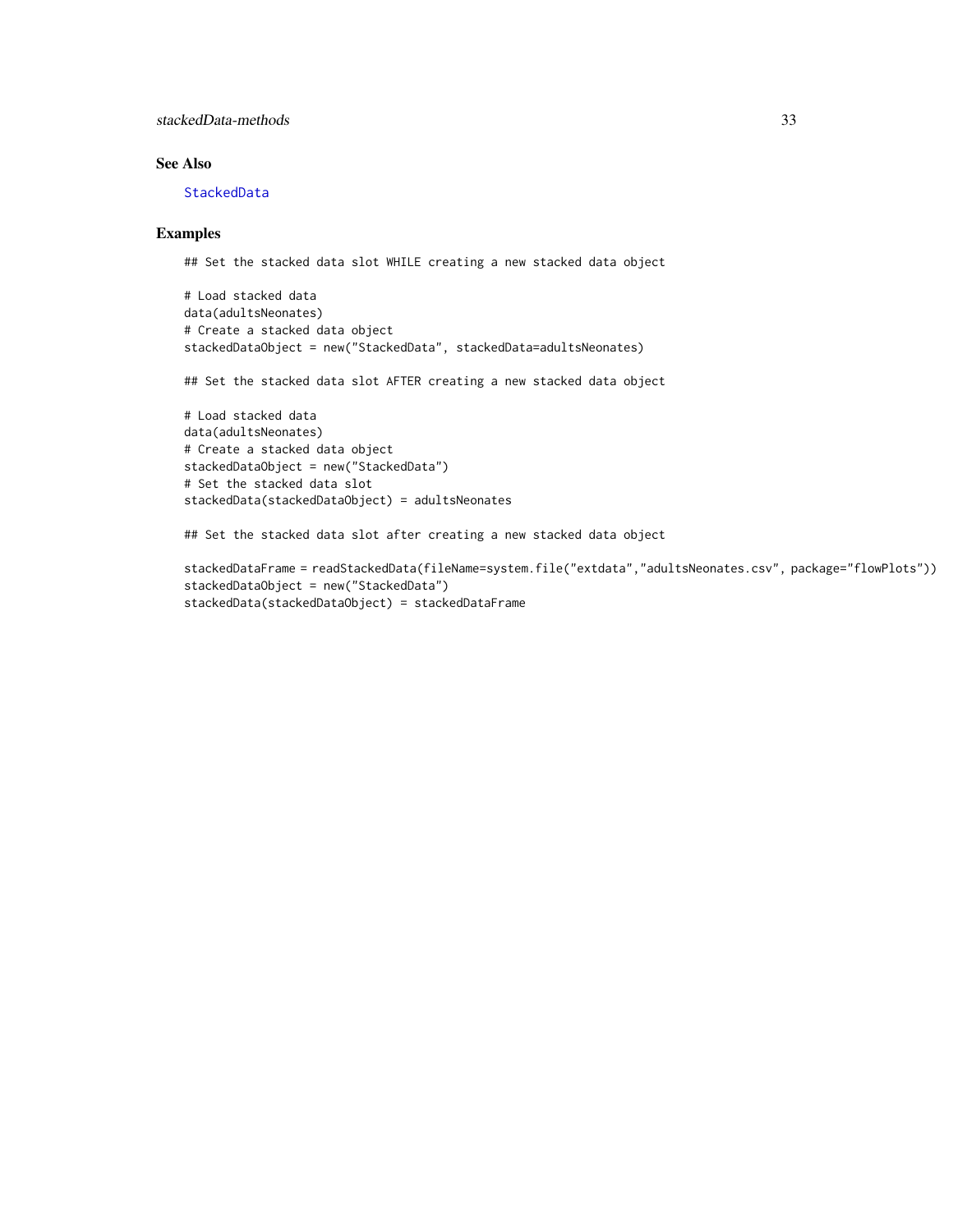# <span id="page-33-0"></span>**Index**

```
adultsNeonates, 2, 31
boxplot, 13
computeMarginalData
        (computeMarginalData-methods),
        3
computeMarginalData,StackedData,character,character,character,character-method
marginalData<- (marginalData-methods),
        (computeMarginalData-methods),
        3
computeMarginalData-methods, 3
computeMarkers
        (computeMarkers-methods), 4
computeMarkers,character,logical-method
        (computeMarkers-methods), 4
computeMarkers-methods, 4
computePFDData
        (computePFDData-methods), 5
computePFDData,StackedData,character,character,characte<del>r</del>,<del>CAGP-</del>መeth<del>odplid</del>
        (computePFDData-methods), 5
computePFDData-methods, 5
computePFDGroupStatsList, 7
computePFDPartsData
        (computePFDPartsData-methods),
        8
\alphaaracter,chap<del>pedbera,character,</del>character-method
        (computePFDPartsData-methods),
         8
computePFDPartsData-methods, 8
computeProfileData
        (computeProfileData-methods), 9
computeProfileData,StackedData,character,char\rhocarackargesekeanafacterna thod
        (computeProfileData-methods), 9
computeProfileData-methods, 9
GroupListBoxplot, 11, 16, 17
legendPFDStatsGroupNames, 14
makeBarplotData, 15
makeDataList, 16
                                                makeTernaryData, 17
                                                marginalData, 3, 19, 31
                                                marginalData (marginalData-methods), 19
                                                marginalData,StackedData-method
                                                         (marginalData-methods), 19
                                                marginalData-methods, 19
                                                         19
                                                marginalData<-,StackedData-method
                                                         (marginalData-methods), 19
                                                marginalData<--methods
                                                         (marginalData-methods), 19
                                                marginalDF, 20
                                                markerMatrix, 21
                                                markers, 5, 22, 31
                                                markers (markers-methods), 21
                                                markers,StackedData-method
                                                markers-methods, 21
                                                markers<- (markers-methods), 21
                                                markers<-,StackedData-method
                                                         (markers-methods), 21
                                                markers<--methods (markers-methods), 21
                                                pfdData (pfdData-methods), 22
                                                pfdData,StackedData-method
                                                         (pfdData-methods), 22
                                                pfdData-methods, 22
                                                pfdData<- (pfdData-methods), 22
                                                         (pfdData-methods), 22
                                                pfdData<--methods (pfdData-methods), 22
                                                pfdDF, 24
                                                pfdPartsData, 9, 25, 31
                                                pfdPartsData (pfdPartsData-methods), 24
                                                pfdPartsData,StackedData-method
                                                         (pfdPartsData-methods), 24
                                                pfdPartsData-methods, 24
```